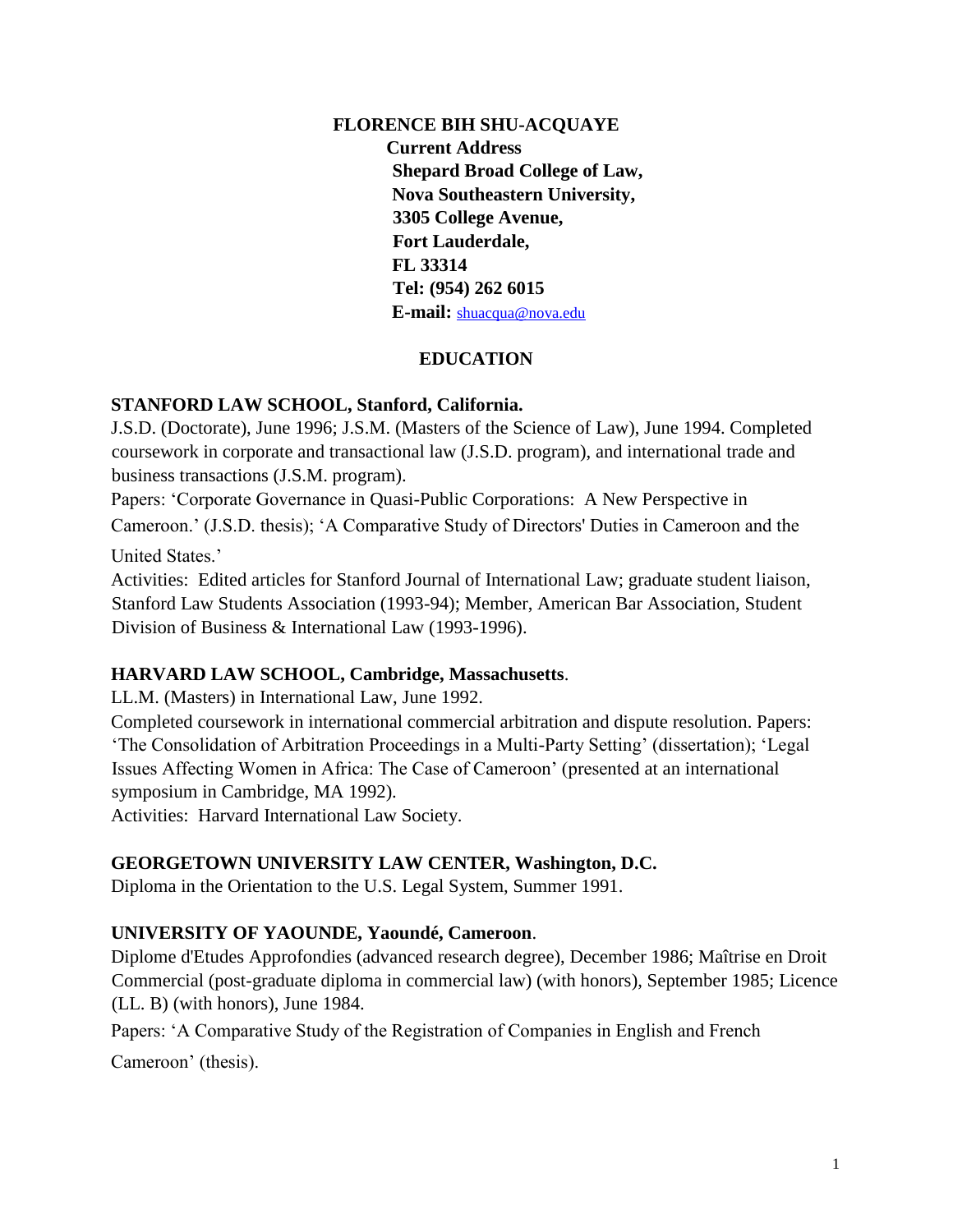Activities: Active Participant in Moot Court Trials (1984-1986); Student Officer Representative, Office of Admissions (1987-1989).

### **WORK EXPERIENCE**

# **SHEPARD BROAD COLLEGE OF LAW OF NOVA SOUTHEASTERN UNIVERSITY, Fort Lauderdale-Davie, Florida.**

Assistant professor, Associate professor, and then Professor of Law (tenured 2005), August 2000 to present.

Instruct students in the law of Contracts, UCC: Sales, Negotiable Instruments, Business Entities (including Agency, Partnerships, Corporations and Business Planning), International Sales of Goods & International Commercial Arbitration, Drafting Contract Workshop, Preventing Workplace Harassment, Whistleblowers and Preventing Retaliation, and Comparative Corporate Governance (Seminar).

Develops the teaching materials for the Comparative Corporate Governance Seminar. Regularly update and revise these materials considering current corporate events in the US and other countries, and as deemed relevant to the syllabus each year.

Masters in Heal Law (MHL), Individual Research Project Seminar: Supervising groups of 6-8 students' dissertations each year (alongside a consultant) on topics related to the Law of Health Compliance & Risk Management and also Employment Law. Supervised more than 80 dissertations. (2004 to 2018).

Master's in health law program (MHL): Supervised students' papers on:

-"Presumed Consent for Organ Transplantation and its Effect on Organ Supply." (2002-2003) "The Dilemma for Foreign-Trained Physicians to Gain Medical Licensure in the United States." (2003-2004)

-"America's Healthcare: A System of Inequality and Disparities." (2004-2005)

Critical Skills Program (CSP): Drafted multiple choice and essay questions in contracts for use in this program.  $(2004 – 2005)$ .

Master's in Education Law (M.S. Ed. L). Contracts Law Course Creator and professor 2006-08.

Faculty Advisor/Instructor & Coach to the NSU Philip Jessup International Moot Court Team (2003-2007).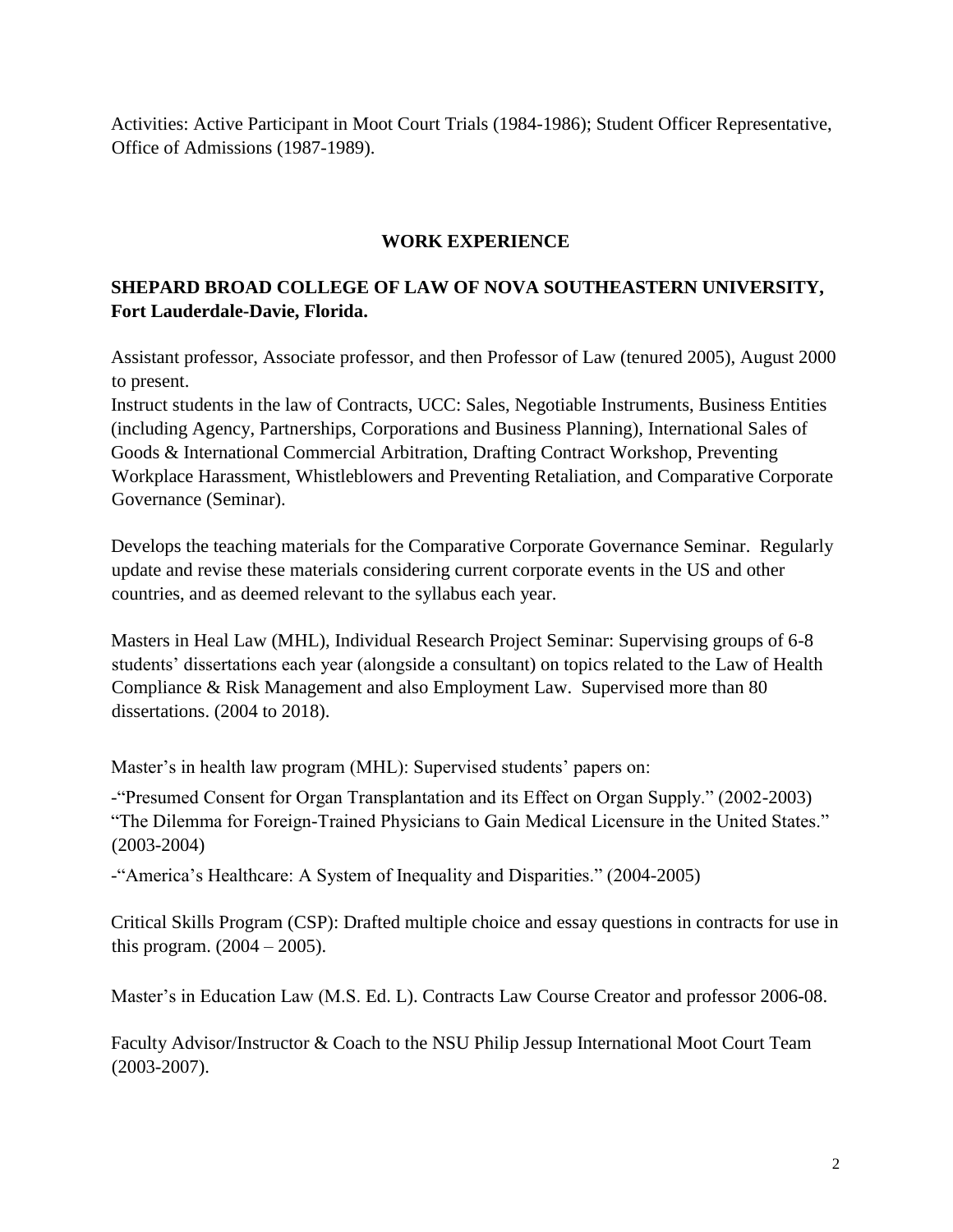Faculty Advisor/ Instructor & Coach to NSU Law School's first Vis International Commercial Arbitration Moot Court Competition Team (2005-2014). Was responsible for starting this Moot Court competition at the College of Law.

Master's in Employment Law (MEML). Contracts Law Course Creator and Professor, 2010 to 2016.

Nova Southeastern University, Internal Review (IRC) of the Physical Therapy Programme Member, one of 5 Committee members--reviewed the Physical Therapy Doctoral Programme and wrote a report with recommendations. Fall 2011/2012.

Nova Southeastern University, Institutional Review Committee (IRC) -outside review member of the M.P.H. in Public Health program. We reviewed the M.P.H in Public Law program and made recommendations to the University. Winter 2013

Shepard Broad College of Law, Davie, Florida, Participated in the Law school's Professionalism Workshop series for the incoming 2013 class. One of three panelists on the discussion of ethical dilemmas. August 2013.

Shepard Broad Law Center, Davie, Florida, Participated in the Law school's Professionalism Workshop series for the incoming 2015 class. One of three panelists on the discussion of ethical issues that students may face both as law students an as lawyers. August 17, 2015.

Nova Southeastern University, President's Research Grants (PFRDG) –one of five members who reviewed several faculty research grant applications, selected, and made recommendations to the president, 2016.

Member, Diversity Committee, Nova Southeastern University College of Allopathic Medicine, (M.D. College) 2017 to present. Participate in several meetings and pipeline events to enhance the prospect for diversity in admissions, and faculty to the new medical school. Participating in developing and planning for the initial accreditation review. (Winter 2017 to present).

Co-Faculty Advisor to the ILSA Journal of International & Comparative Law, 2018 to present. A student run-law review organization that publishes significant scholarly work. Advised and board members in running the journal.

Dean Search Committee: One of seven Committee Members appointed to the Dean Search Committee for the College of Law, Winter 2020. Responsible for interviewing and selecting candidates for further interviews with the College of Law faculty and the University Administration.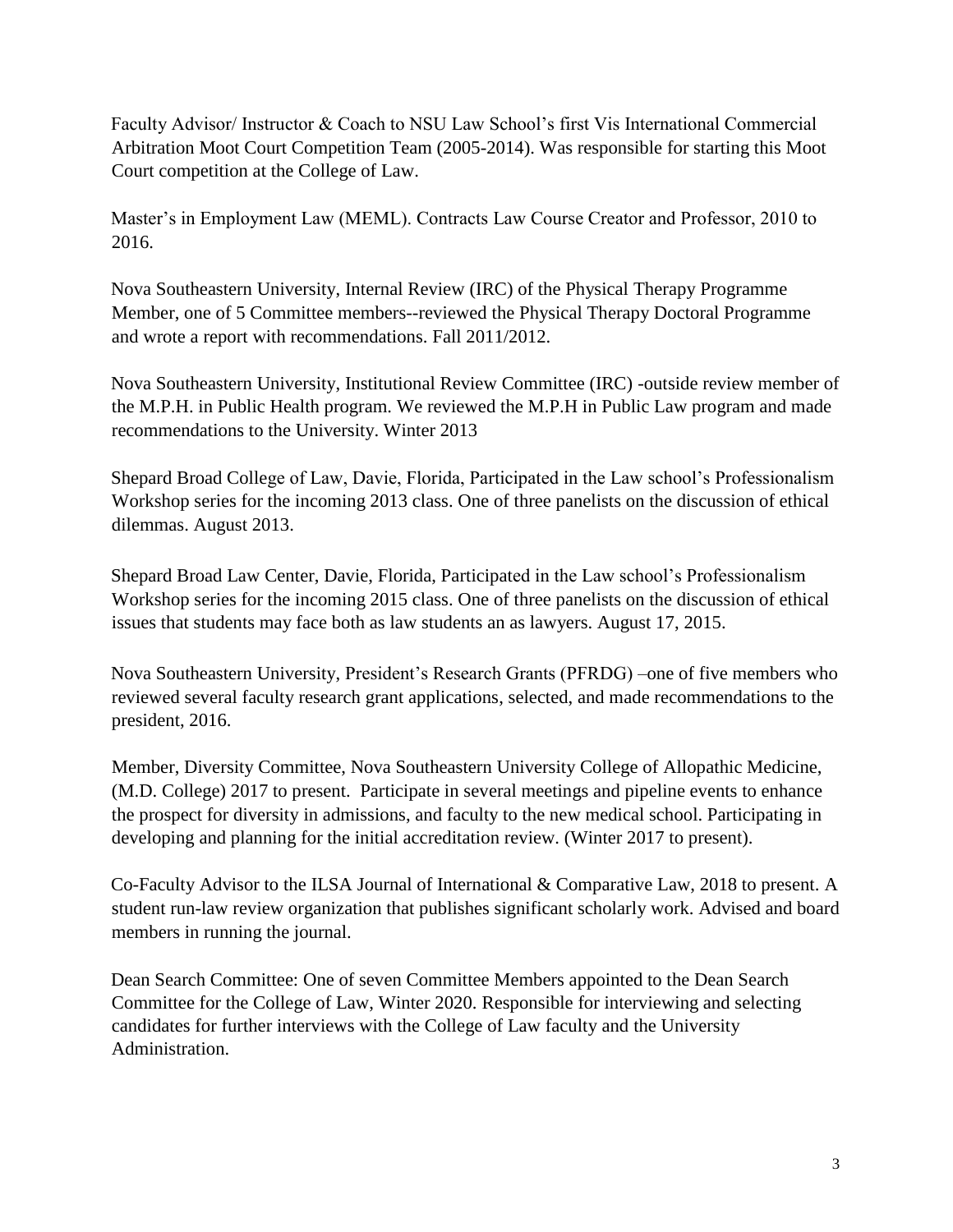## **INTERNATIONAL TEACHINGS AND SABBATICALS**

### **STETSON UNIVERSITY SUMMER ABROAD PROGRAM, CAPE TOWN, SOUTH AFRICA.**

Taught Health Law Issues and Human Rights in Africa, Cape Town, South Africa July/August 2018.

### **UNIVERSITY OF ROMA TRE, ROME, ITALY**

Taught an overview course of Business Entities to Italian students at the University of Roma Tre and selected qualified students to join the dual degree program and Semester Abroad at Shepard Broad College of Law, April/May 2016.

### **TIANJIN, CHINA SUMMER ABROAD PROGRAM**

Taught International Trade Law (GATT & WTO) in the Oklahoma City University School of Law's Foreign Study Program. Taught the General Agreements on Tariffs and Trade (GATT) and World Trade Organization (WTO) Law to local Chinese attorneys, American and Chinese students**,** July 2014.

**CHARLES UNIVERSITY**, **PRAGUE, CZECHOSLOVAKIA**, taught Business Organizations in the joint JD-LLM degree program; selected and recommended Czech students to the JD program at Shepard Broad Law Center. May 2013.

**UNIVERSITY of BARCELONA,** Spain, taught common law of contracts in the NSU-UB Dual Degree Program, and selected qualified students to join the joint degree program. May 2009.

## **SABBATICAL, Yaoundé, Cameroon, Winter 2015**

11<sup>th</sup> Global Training in Sexuality of Youth Peer Educators, Guest of honor and speaker on:

"Encouraging Youths to Stay Away from Drugs, Alcohol and Dependent Substances that Impacts Sexuality", Society for Women and Aids in Africa (SWAA Yaoundé), March 6, 2015.

Member on Panel Discussions on Strategies to promote Cameroonian women in Political Elections, "Femme Horizon", Yaoundé, April 7, 2015

Training in Sexuality of Youths, Speaker on: "Gender Perspectives and Development in the 21<sup>st</sup> Century", Society for Women and Aids in Africa (SWAA) Yaoundé, April 10, 2015

Speaker on: "Encouraging Women Living with HIV/AIDS", Association de Femmes Active Solidaire (AFASO), Yaoundé, April 16, 2015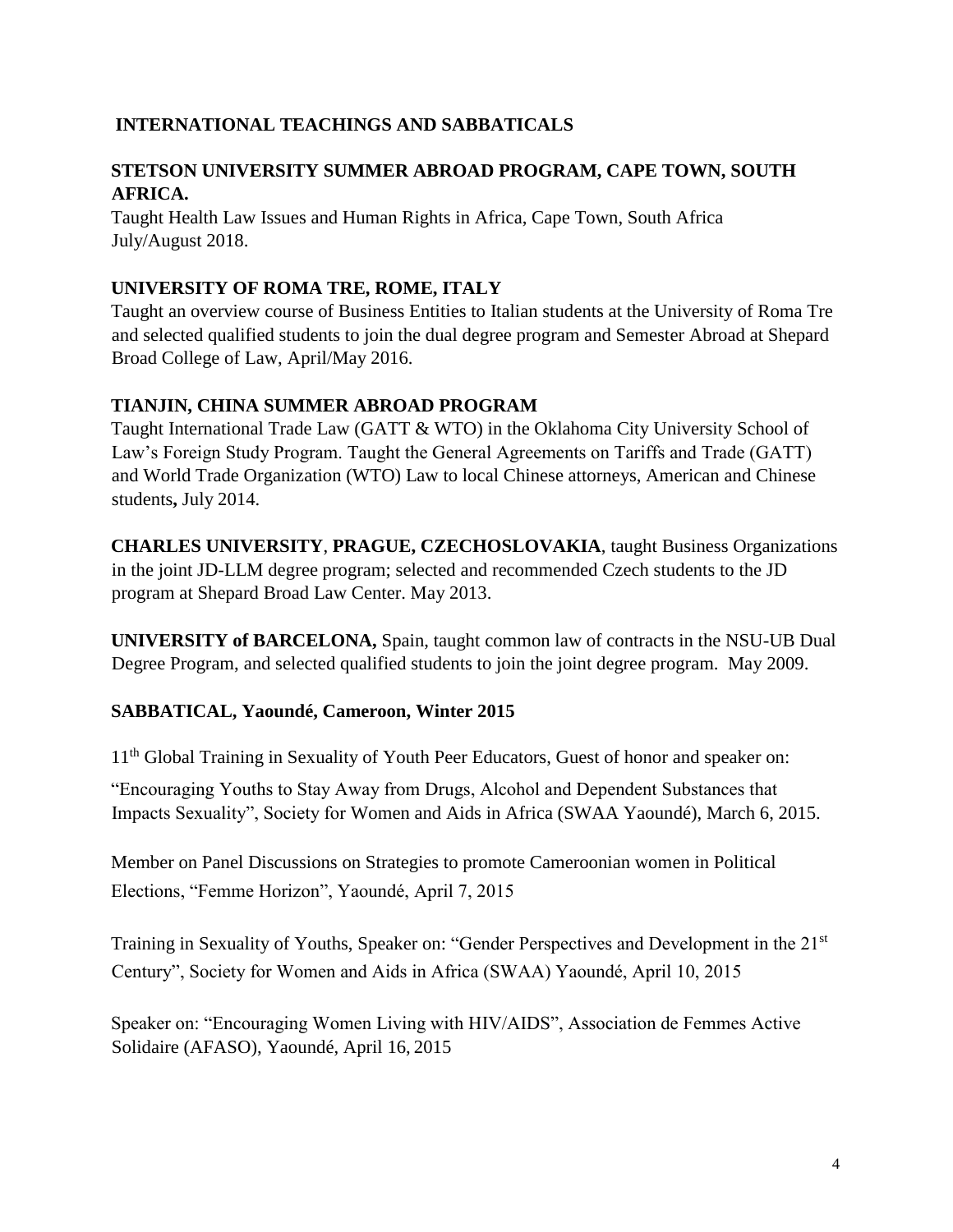Training and meeting sessions to encourage people living with HIV/AIDS in the rural villages of Ngoya and Okola, in the Central Province of Cameroon. Held discussing on strategies to survive living with HIV/AIDS in the rural areas. May 22-23, 2015.

Speaker on: "Human Rights and its Permutations." Society for Women and Aids in Africa, Yaoundé, June 12, 2015.

Speaker on: "The African Court and Human Rights, what Lies Ahead?" SWAA, Yaoundé, June 12, 2015

Participated and acted as the representative of SWAA at brainstorming meetings and workshops with other partners of SWAA.

Participated in the Training in Sexuality of Youths, SWAA, Yaoundé, February to June 2015.

Lobbied NGOs and government officials for a concrete follow up plan for the adoption of the Draft Law on HIV/AIDs in Cameroon; I previously participated in its drafting, Yaoundé, May/June 2015

Edited articles for publication in the SWAA magazine; wrote and published articles in the magazines.

Created a basic guidance manual to assist SWAA Centre and other organizations on receiving and dealing with women, children and others with HIV/AIDs who come to the Center for assistance.

Abidjan, Côte d'Ivoire, held discussions with the Executive Director of ASAPSU on the protection and state of people living with HIV/AIDS in Abidjan and Cote D'Ivoire as well as the health-related works of ASAPSU as a whole; discussed possible future collaboration with the organization, June 5, 2015.

## **SABBATICAL, Cameroon, Fall 2006**

Worked with the Society for Women and AIDS in Africa (SWAA), an African Organization dedicated to addressing the problems faced by women with HIV/AIDS. Assisted this organization (the Yaoundé branch in Cameroon) principally in the area of reviewing existing policies; hence, reviewed a proposed Model Law on STD/HIV/AIDS for West and Central Africa; reviewed an "Avant Projet de Loi Fixant Les Droits et Obligations Des Personnes Vivant avec Le VIH/SIDA" (Cameroon's proposed Law on the Rights and Obligations of Persons living with HIV/AIDS); reviewed with recommendations the implementation of articles 4, 5 & 14 of the United Nations Convention on The Elimination of all Forms of Discrimination Against Women (CEDAW) in Cameroon; and drafted policies and laws that would regulate women with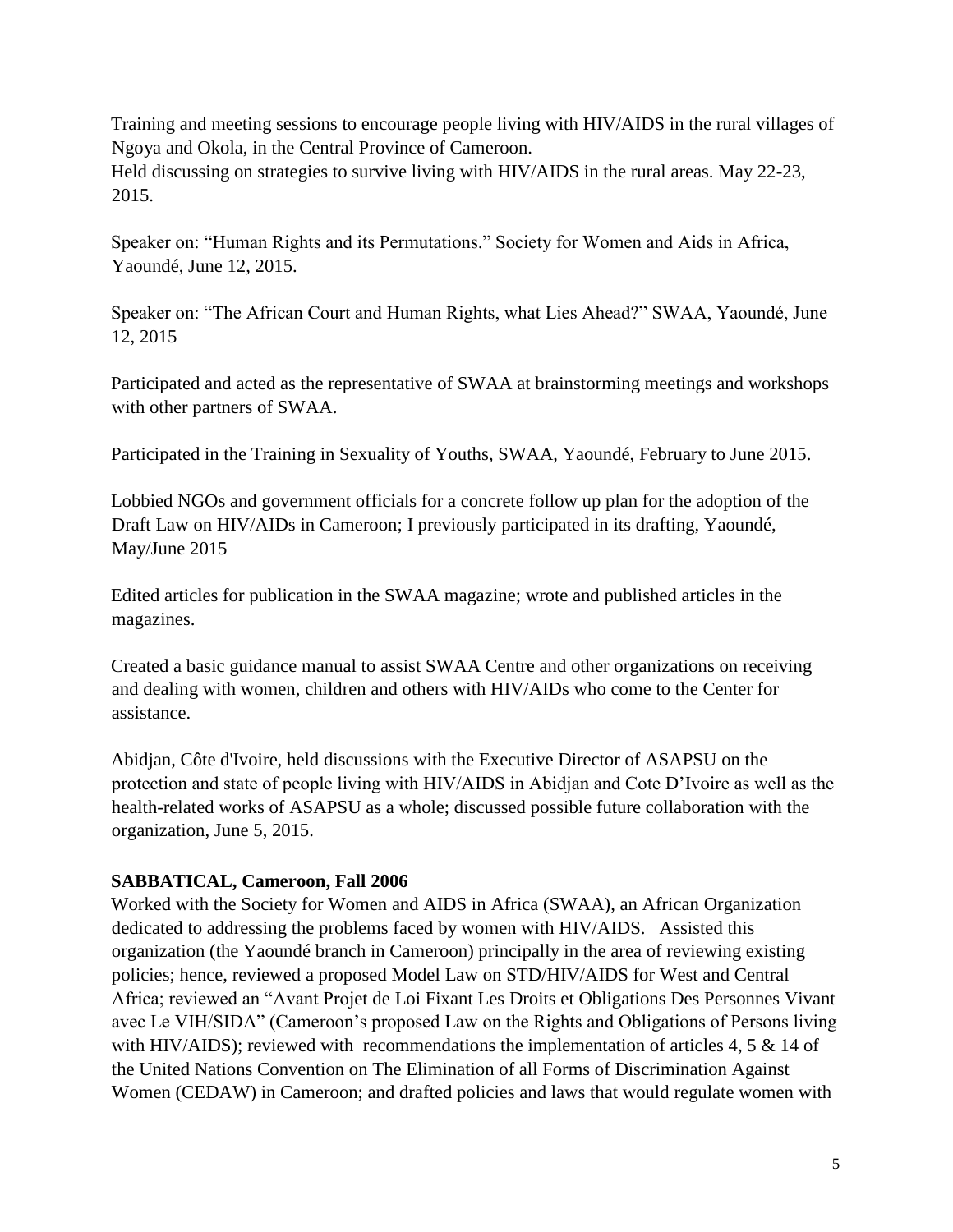HIV/AIDS in critical areas as: inheritance law, marriage, and basic human rights laws relating to the rights of women living with HIV/AIDS. Interviewed a range of professionals (jurists, doctors, nurses, patients and heads of NGOs) regarding policies and proposed laws on

HIV/AIDS in Cameroon. Simultaneously writing a book entitled, 'Women, the Law and

HIV/AIDS: A Conundrum for the Legislature in Africa?'

Participated and acted as the representative of SWAA at several conferences/workshops and seminars in the country. Edited and wrote articles in the SWAA magazine and related publications.

# **RESEARCH GROUP ON CORPORATE GOVERNANCE, SPAIN**

Member of a Research Group on Corporate Governance ("Grup de Recerca sobre Govern Corporatiu de l'Empresa"), an international and multidisciplinary Research Group acknowledged and financed by the University Department of the Government of Catalonia (Spain), headed by Daniel Vázquez Albert, Professor of Commercial Law of the University of Barcelona. The Research Group included fifteen Law Professors from eight Spanish and international universities. The Catalan (Autonomous) Government labeled the group as the "Emergent Group," with a four-year timeframe to conduct research to become a "Consolidated Group" (2005-2011).

## **UNIVERSITY OF YAOUNDE, Yaoundé, Cameroon.**

Senior Lecturer and Administrator, Graduate Student Program, Department of English Law, November 1997 to April 2000. Developed the curriculum for the graduate English Master's program in legal education; instructed students in the following courses: Economic Analysis of the Law, Corporations (including partnerships and business planning), Intellectual Property Law, International Business Transactions, and Legal Research & Methodology; supervised student's doctorate thesis, "The Role of Intellectual Property in Promoting Economic and Technological Development."

# **RESEARCH PROJECT BASED ON AFRICAN TRADITIONAL HERBAL MEDICINE, Cameroon.**

Legal Expert, June 1998 to 2000. Responsible for negotiating and drafting contract agreements between the various parties involved in the project; wrote proposals, ensured project was carried out in compliance with existing local rules and laws in force; sought funding for ensuring the protection of all legal rights of the participating medicinal doctors in the project and of other research participants.

# **THE NATIONAL SCHOOL OF MAGISTRACY AND ADMINISTRATION, Yaoundé, Cameroon**.

Thesis Supervisor, July 1998 to July 1999. Supervised student's thesis, "The Temporary Release of an Accused Pending Trial: A Comparative and Analytical Examination of the Law and

Procedure Regulating Bail and 'Liberté Provisoire' in Cameroon."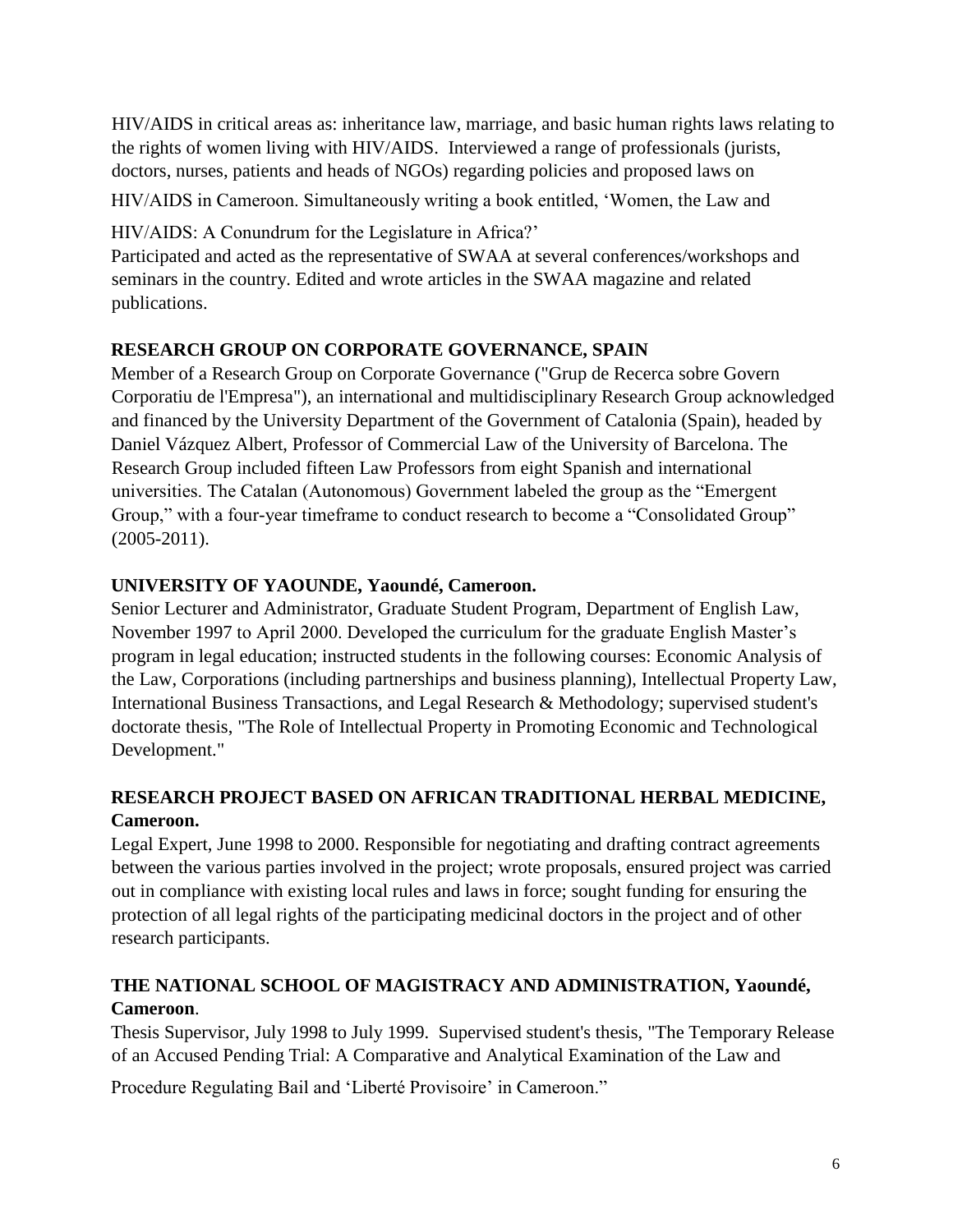### **INTERNATIONAL DIABETES FEDERATION, Yaoundé, Cameroon.**

Consultant, August to November 1997. Negotiated and drafted contract terms with vendors, program sponsors, contributors and other third parties.

### **SAMA CHAMBERS, Bamenda, Cameroon.**

Senior Associate, April to July 1997. Advised clients with respect to mergers and acquisitions and other corporate and commercial legal issues, land and zoning law issues, and criminal law; litigated insurance and tort claims; negotiated out-of-court settlements with respect to land disputes; supervised team of apprentice lawyers.

### **STANFORD LAW SCHOOL, Stanford, California.**

Research Assistant, 1995-96. Conducted research and advised professor with respect to procedural and policy issues relating to the delivery of healthcare and technology transfer to developing countries. The research was presented as a 50-page paper to the professor.

### **MINISTERE DE COMMERCE ET L'INDUSTRIE, Yaoundé, Cameroon**.

Intern, summer 1993. Evaluated management structures of Cameroonian state-owned enterprises after independence; interviewed government officials and managers of state -owned enterprises and the state holding company; drafted reports containing conclusions.

### **UNIVERSITY OF YAOUNDE, Yaoundé, Cameroon.**

Cadre Contractuel d'Administration (Research Committee); Special Assistant to the Vice Chancellor, 1987 to June 1991. Assisted the Vice Chancellor in administering research grants to professors and in the hiring of new faculty members; advised the Vice Chancellor with respect to administration of the faculty and university system; administered the university foreign student exchange program; drafted and presented position memos on behalf of the Chancellor.

Faculty of Law and Economic Sciences - Lecturer in Family Law, April 1988 to June 1991. Lectured on family law subjects, including wills and estates, guardianship, divorce and property; corrected exam scripts in commercial law, contracts, criminal law, introduction to law, evidence and droit penal speciale (special criminal law).

## **ADDITIONAL PUBLICATIONS**

#### **BOOKS**

Women, the Law and HIV/AIDS: A Conundrum for the Legislature in Africa? (published by Vandeplas Publishing, ISBN: 978-1-60042-037-5 (2008)).

## **ARTICLES**

The Changing Landscape of Asylum and Refugee Laws and Human Rights: The Diminishing Role of the United States? (in progress).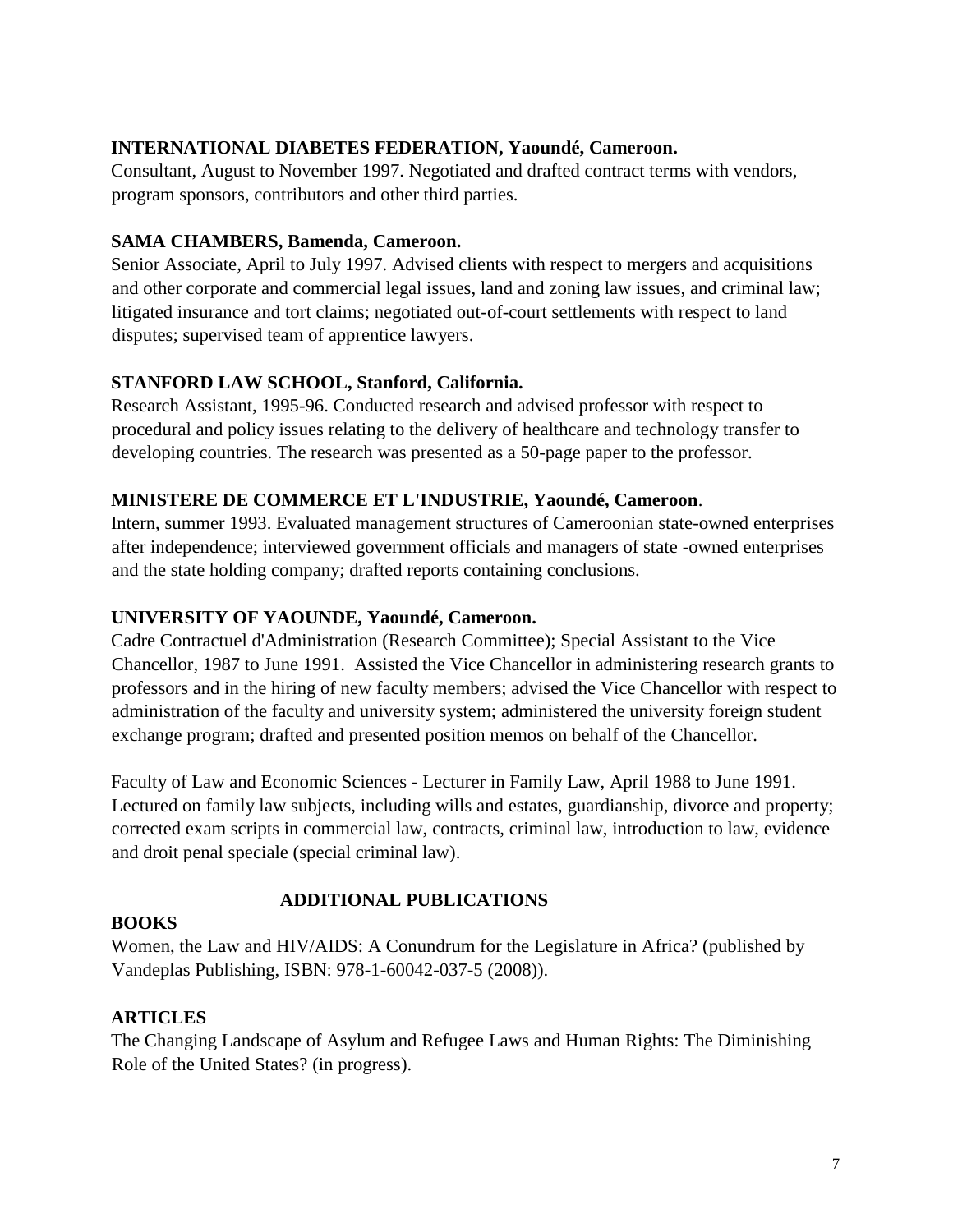Medical Marijuana – Implications of Evolving Trends in Regulations (forthcoming in the University of Dayton Law Review, fall 2020).

The Effect of Non-Compete Agreements on Entrepreneurship: A time to Reconsider? (published in the University of Puerto Rico Business Law Journal, May 2019 available at [https://docs.wixstatic.com/ugd/05e15b\\_9f0a17b43bb34539b0a2749e08d3f395.pdf](https://nam01.safelinks.protection.outlook.com/?url=https%3A%2F%2Fdocs.wixstatic.com%2Fugd%2F05e15b_9f0a17b43bb34539b0a2749e08d3f395.pdf&data=02%7C01%7Cshuacqua%40nova.edu%7C212dca6bf7e944e17e3f08d6de052169%7C2c2b2d312e3e4df1b571fb37c042ff1b%7C0%7C0%7C636940511695375681&sdata=ElLxIeCknxb9Oqmc1r6CSWZTkSVwkI33k5r5gpcbAzQ%3D&reserved=0) ).

Marijuana, Rohrabacher-Farr Amendment, Case Law and the Department of Justice (DOJ): Who should Prevail in the Medical Marijuana Debate? (published in Gonzaga Law Review v. 54, 1 2019).

The African Court and Human Rights: What Lies Ahead for the Merged Court? published in Howard Human and Civil Rights Law Review, V.2, 2018.

Dodd-Frank Wall Street Reform and Consumer Protection Act: The Evolution of Whistleblower Protections, Employment Contracts and Mandatory Arbitration Agreements, published in DePaul University Business & Commercial Law Journal, Vol. 15, Issue 2, 2017.

The Ebola Virus Prevention and Human Rights Implications, lead article in 12 U. Mass. L. Rev. 2 (2017).

The Unintended Consequence to Legalizing Marijuana Use: The Banking Conundrum, 64 Clev. St. L. Rev. 315 (2016).

The Role of States in Shaping the Legal Debate on Medical Marijuana, 42 Mitchell Hamline L. Rev. 697 (2016).

The Decline of HIV/AIDS: A New Paradigm in Sub-Saharan Africa? 24 Afr. J. Int'l & Comp. L. 362 (2016).

Looking to the Future of HIV: The Case of Cameroon Through 2020 and the Funding of HIV/AIDS in Africa, SWAA ECHOES, Mar./Apr., 2015.

2015 International Women's Day Celebration in Cameroon: An Observer's Perspective, SWAA MAG., Mar./Apr. 2015.

Who is Liable for Injury Resulting from the Administration of Blood or Blood Products? 3 MED. L. PERSP., Mar. 5, 2014.

The Protection of Foreign Direct Investments in Developing and Emerging Markets through the Instrumentality of Arbitration & ADR: Fair Game?" 9 FLA. A & M U. L. Rev. 47 (2013).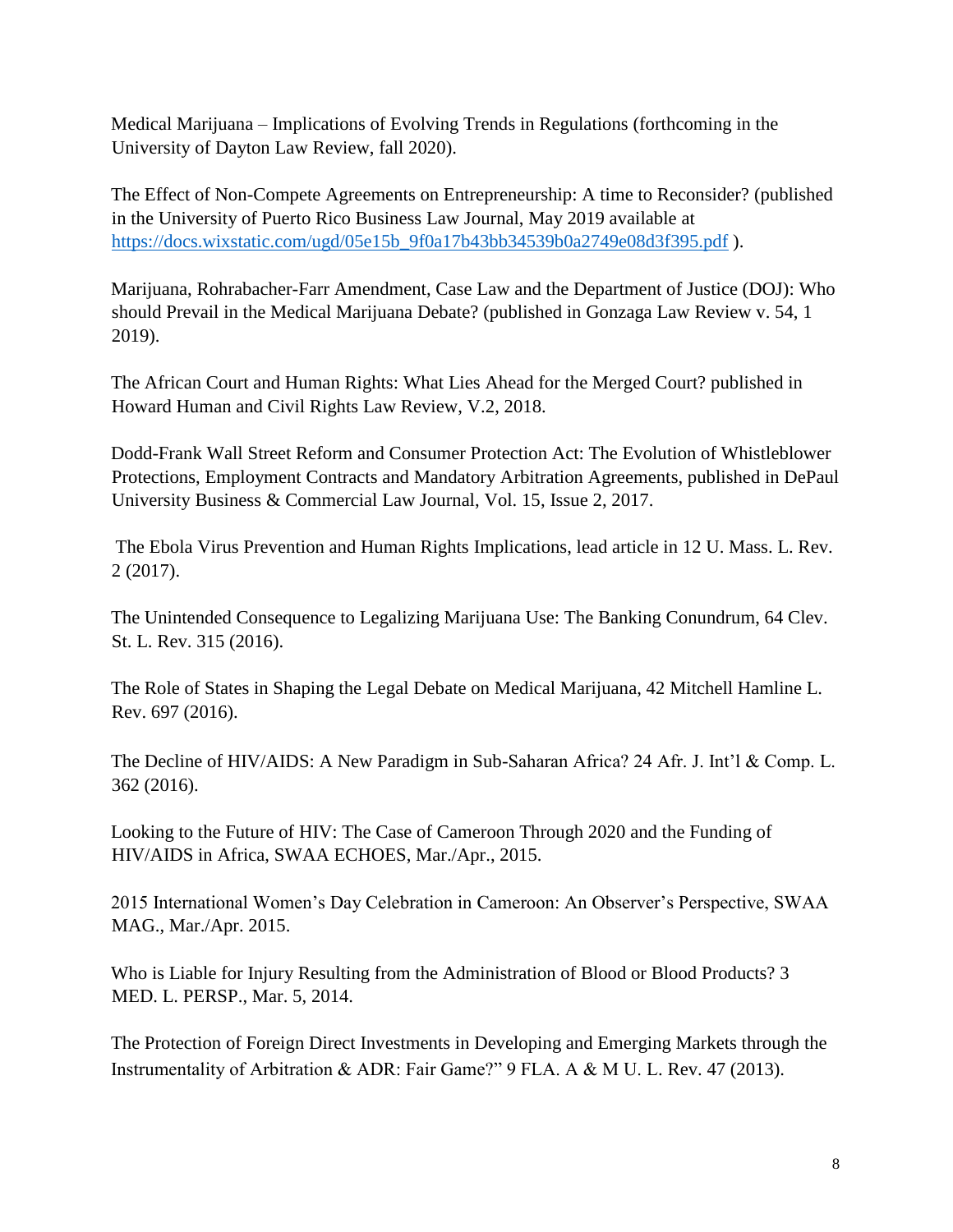Youths and HIV/AIDS in Africa: The Role of Education, published in The Gender Section Newsletter of the Commonwealth Magistrates and Judges' Association, Vol. 1, Issue 2 (May 2012).

"Dodd-Frank Whistleblower Program: Whistleblower Prevention Strategies, Criticisms and Future Implications" published in the John Marshal Law School Global Markets Law Journal, Vol. 1, Issue 1, 2012.

"Human Trafficking: Trends in African" published in the Gonzaga Journal of International Law, Vol.16, 1 2012.

"American Corporate Law: Director's Fiduciary Duties and Liability during Solvency, Insolvency and Bankruptcy in Public Corporations," published as the lead article in the University of Puerto Rico Business Law Journal, V. 2, 1 (2011).

"Children, and HIV/AIDS in Africa: Hopes and Dreams through Education" (co-author was former high school student, Gabrielle Roland), published in the Howard Human Rights and Globalization Law Review, V. 4 (20/10/2011).

"Global Education on Sexuality: Improving girl's participation in education and its positive Correlation on HIV," published in SWAA ECHOS (January 2009).

"United Nations Convention on the Elimination of all Forms of Discrimination against Women (CEDAW) and the African Woman: Progress in the fight against HIV/AIDS in Southern Africa?" published in the University of Botswana Law Journal, Vol. 8 (December 2008).

"Some Comparative Corporate Governance Issues: United States and the European Union", published in the Houston Journal of International Law, Vol. 29, 3 (2007).

"The Cameroonian Woman of the 21st CENTURY: What Progress?", published in SWAA Magazine, November 2007.

"The Independent Board of Directors and Governance in the United States: Where Is This Heading?" published in Whittier Law Review, Vol. 27, 1 (2006).

"Is there a Necessity for a Law to Deal with Persons Living with HIV /AIDS in Cameroon?" published in SWAA Magazine, December 2006.

"Human Blood and its Transfusion: The Twist and Turns of Legal Thinking", (Co-author, Leanne Innet), published in Quinnipiac Health Law Journal Vol. 9, 1 (2005).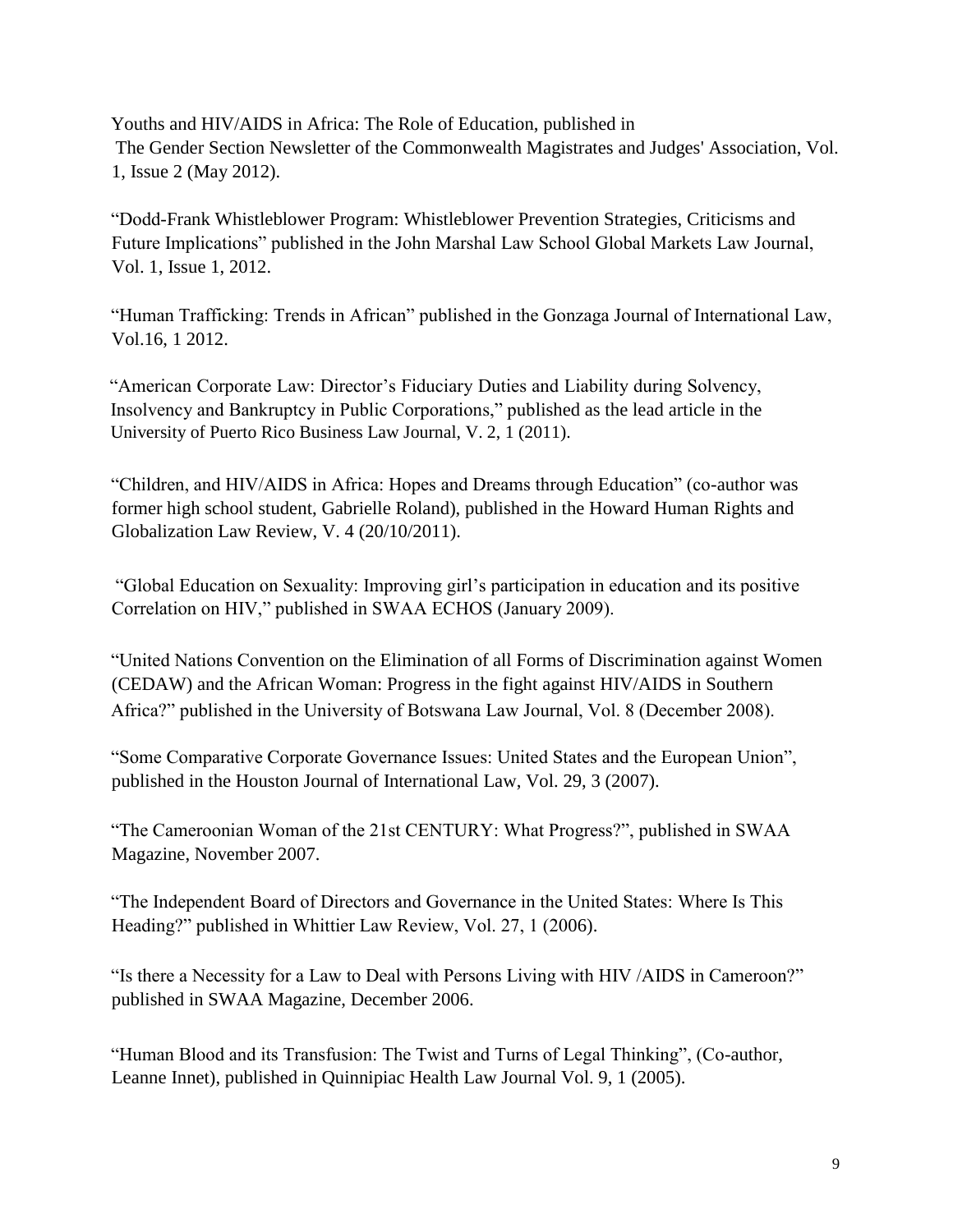"Viatical Settlement Industry: Do Mutual Benefits Render it Terminal?" (co-author, Elisabeth Reid), published as the lead article in Tennessee Journal of Business Law, Vol. 7, 1 (2005).

"The Legal Implications of Living with HIV/AIDS in a Developing Country: The African Story", published in 32 SYRACUSE J. INT'L L. & COM. 1 (2004).

"Smith V. Van Gorkem: Revisited in Light of the Sarbanes Oxley Act of 2002", published in 3 DePAUL BUS. & COMM. L. J. 1 (2004).

"The Taxonomy of Directors' Fiduciary Duty of Care: United States and Cameroon", published in 22 N.Y. L. SCH. J. INT'L & COMP. L. 3 (2003).

"The Legal Implications of Living with HIV/AIDS in a Developing Country: The African Dilemma", published in the African Division of the AALS Newsletter, October 2002.

"Economic Efficiency of Death Celebration ("Cry Die"): A Conundrum for the Legislature in Cameroon?", published in 8 TILBURG FOREIGN L. REV. 4 (2000).

"Privatization as a Means of Corporate Governance: A Questionable Solution in Developing Countries - The Case of Cameroon", published in 7 TILBURG FOREIGN L. REV. 2 (1998). "A Theory of Corporate Governance and its Application to Cameroon", published in Revue Juridis Périodique, Vol 36, 1998.

## **SELECT PRESENTATIONS/ SEMINARS/ WORKSHOPS & MORE**

Peer Review Article on CPAs and the Marijuana Industry: A qualitative Analysis of Colorado and Washington for the Journal of Cannabis Research. Reviewed article for journal with publication recommendations, April 2020 and June 2020.

Faith Center Ministries Women's Brunch -entertained the audience on African art and culture via a fashion show, Signature Grand, March 14, 2020.

Content Expert on Interprofessional Ground Rounds on Medical Marijuana and Health Law presentations, Kiran Patel College of Allopathic Medicine, NSU, Florida, November 1, 2019.

Family and Friends Day, Nova Southeastern University Shepard Broad College of Law, September 28, 2019. To teach a mock class on Contracts Implied in Law and Fact to families and friends of First Year students.

AALS Teaching Methods Conference: Cultural and Diversity Issues with Foreign Trained Attorneys*,* Speaker on: Sensitivity and Unintended Bias towards Foreign Attorneys and Its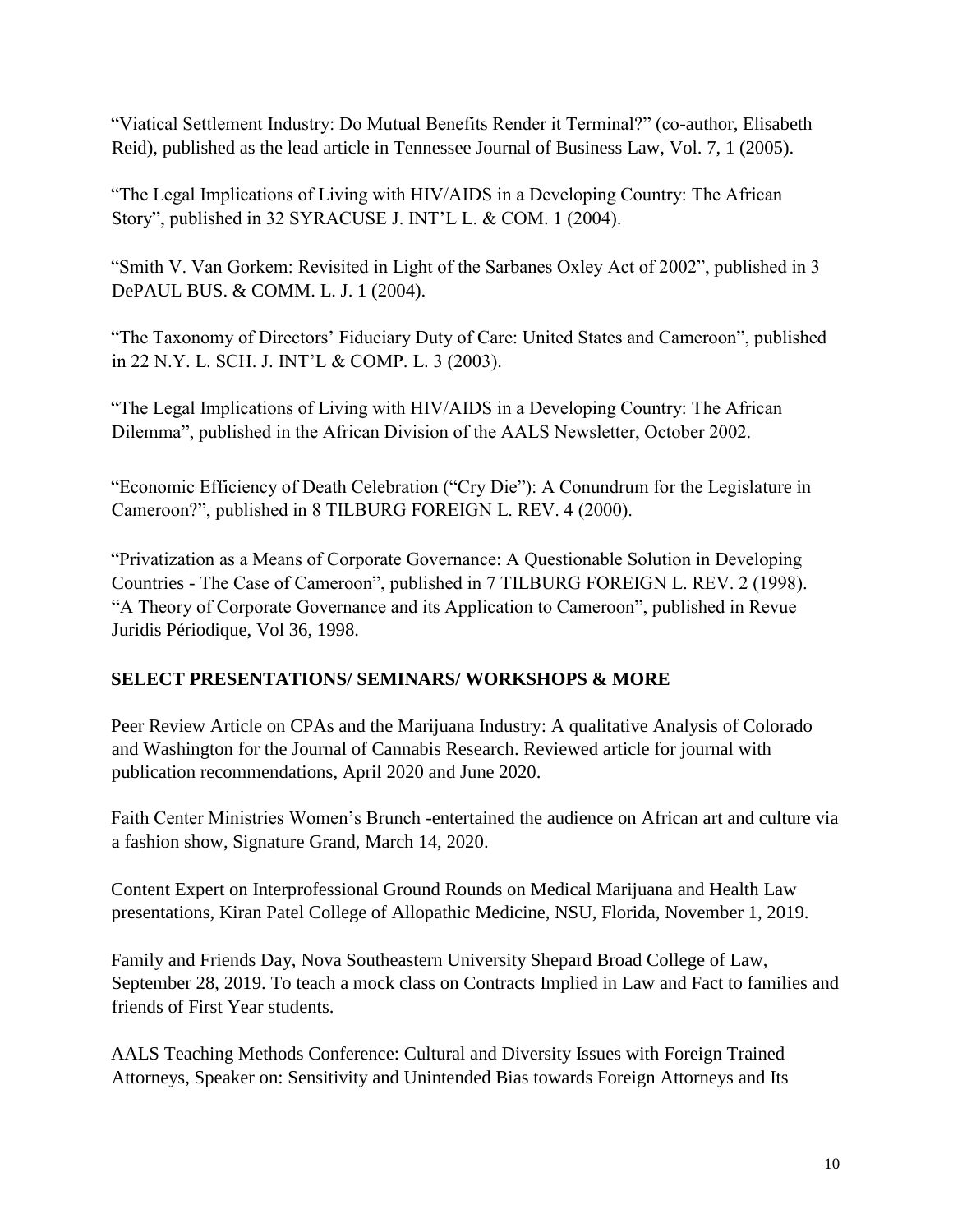Impact in the Classroom", September 18, 2019.

Sharon and Mitchell W. Berger Entrepreneur Law Clinic Bootcamp, Nova Southeastern University, Speaker on Legal Planning for Start-Ups, September 6, 2019.

Moderator, Health Law Interprofessional Education Day (IPE), Health Professional Department, Nova Southeastern University, Florida, March 25, 2019.

The Faith Center Ministries Women's Conference -entertained the audience on African art and culture (fashion show), Signature Grand, March 16, 2019.

Nova Southeastern University College of Allopathic Medicine, College Pipeline Project, Make an Impact in Law and Medicine, led discussion on Social Determinants of Health Disparities/Social Justice, December 11, 2018.

Review with publication recommendation, an article on Human Rights for the African Journal of International and Comparative Law Journal, October 2018.

Family and Friends Day, Nova Southeastern University Shepard Broad College of Law, September 8, 2018. Taught contracts class on Contracts Implied in law and Fact to families and friends of First Year students.

Moderator, Making an Impact with the Law Day, Nova Southeastern University Shepard Broad College of Law, May 25, 2018.

Participant, International Women's Day celebration, Carl de Santis, Nova Southeastern University, March 21, 2018.

Moderator, Health Law Interprofessional Education Day (IPE), Health Professional Department, Nova Southeastern University, Florida, March 19, 2018.

Guest Speaker at St. Thomas University, Biscayne College Criminal Justice Program, Miami Gardens, Florida. Spoke on: Policing, Courts, Corrections and Human Rights in Africa, November 14, 2017.

Faith Center Ministries Women's Conference entertained the audience on African art and culture, Bonita Springs, Florida, Oct 20-22, 2016.

Panel speaker on: "Tensions in the Trans-Pacific Partnership (TPP): Can Conflicting Agendas Be Harmonized?" Spoke on Investor Rights and Regulation under the proposed TPP, Nova Southeastern University, November 17, 2015.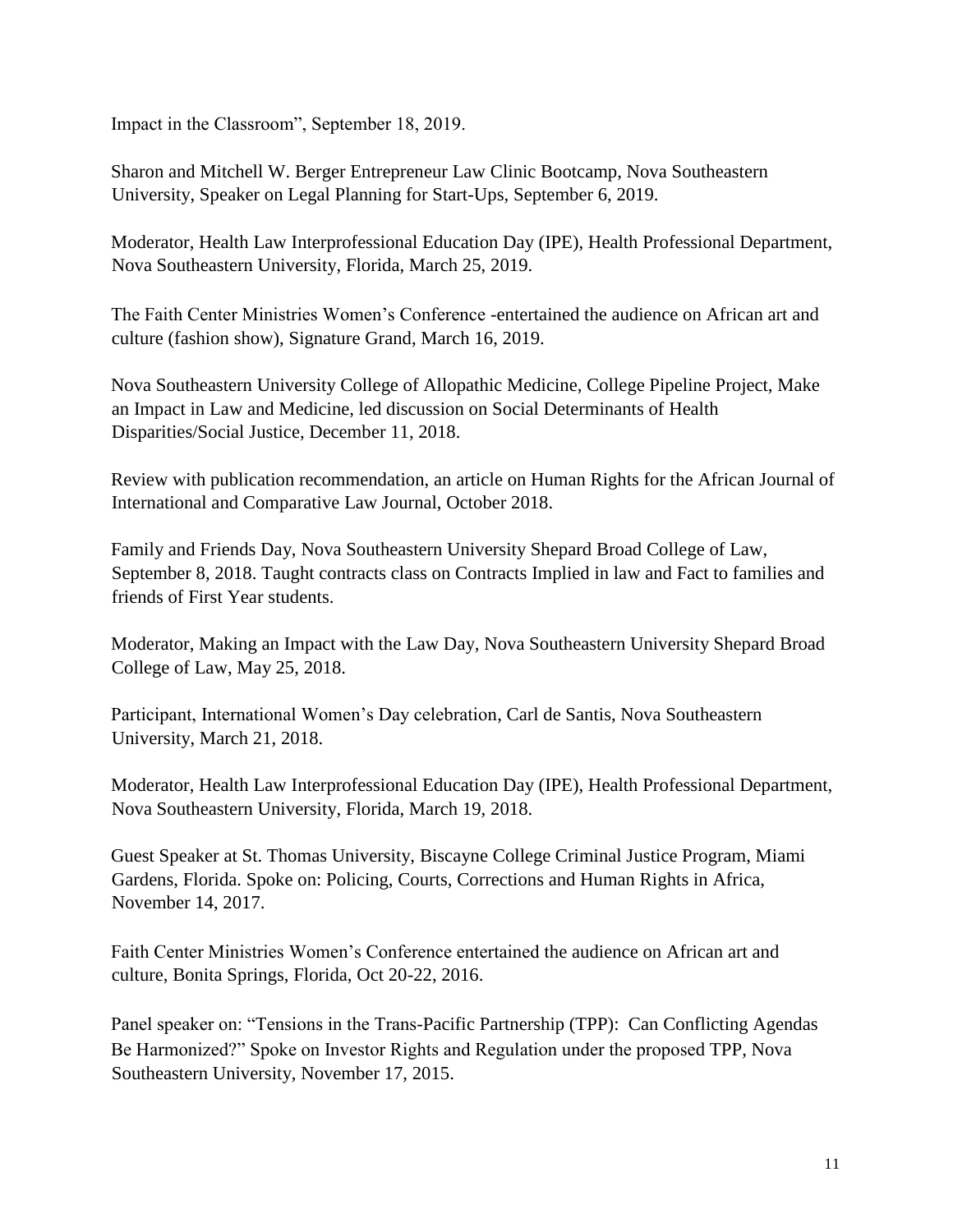Speaker on: "Human Rights and its Permutations." Society for Women and Aids in Africa, Yaoundé, June 12, 2015.

Speaker on: The African Court and Human Rights: what Lies Ahead, Society for Women and Aids in Africa, Yaoundé, June 12, 2015.

Panel discussions on: Getting the Draft Law on HIV/AIDS in Cameroon passed, Réseau Sur L'Etique le Droit et Sida (REDS), Yaoundé, June 9, 2015.

Panel Discussions on Strategies for Surviving Living with HIV/AIDS in the rural areas of Ngoya and Okola, Central Province, Cameroon. May 22, 2015.

Member on Panel Discussions on Strategies to promote Cameroonian women in Political Elections, "Horizon Femme", Yaoundé, April 7, 2015.

Training in Sexuality of Youths, Speaker on "Gender Perspectives and Development in the 21<sup>st</sup>

Century", Society for Women and Aids in Africa (SWAA) Yaoundé, April 10, 2015.

Speaker on: "Encouraging Women Living with HIV/AIDS", Association de Femmes Active Solidaire (AFASO), Yaoundé, April 16, 2015

11<sup>th</sup> Global Training in Sexuality of Youth Peer Educators, Guest of honor and speaker on: "Encouraging Youths to take the High Road away from Drugs, Alcohol and Dependent substances. Society for Women and Aids in Africa (SWAA Yaoundé), March 6, 2015.

CareerEducators4 You Conference: If Entrepreneurship is for you? Speaker, presented on "Startup Documents For Your Business" at Nova Southeastern University Arena, Davie, Florida, October 19, 2014.

Nova Southeastern University, Davie, Florida, Epstein Center, Panelist on a discussion on Half the Sky, March 18, 2013.

University of Fort Lauderdale Speaker's Guild, Speaker on Legal Principles of Entrepreneurship and Ministry, March 29, 2012.

Harvard University, Alumni Representative who interviews and recruit candidates in Broward County for Harvard College, 2011 to present.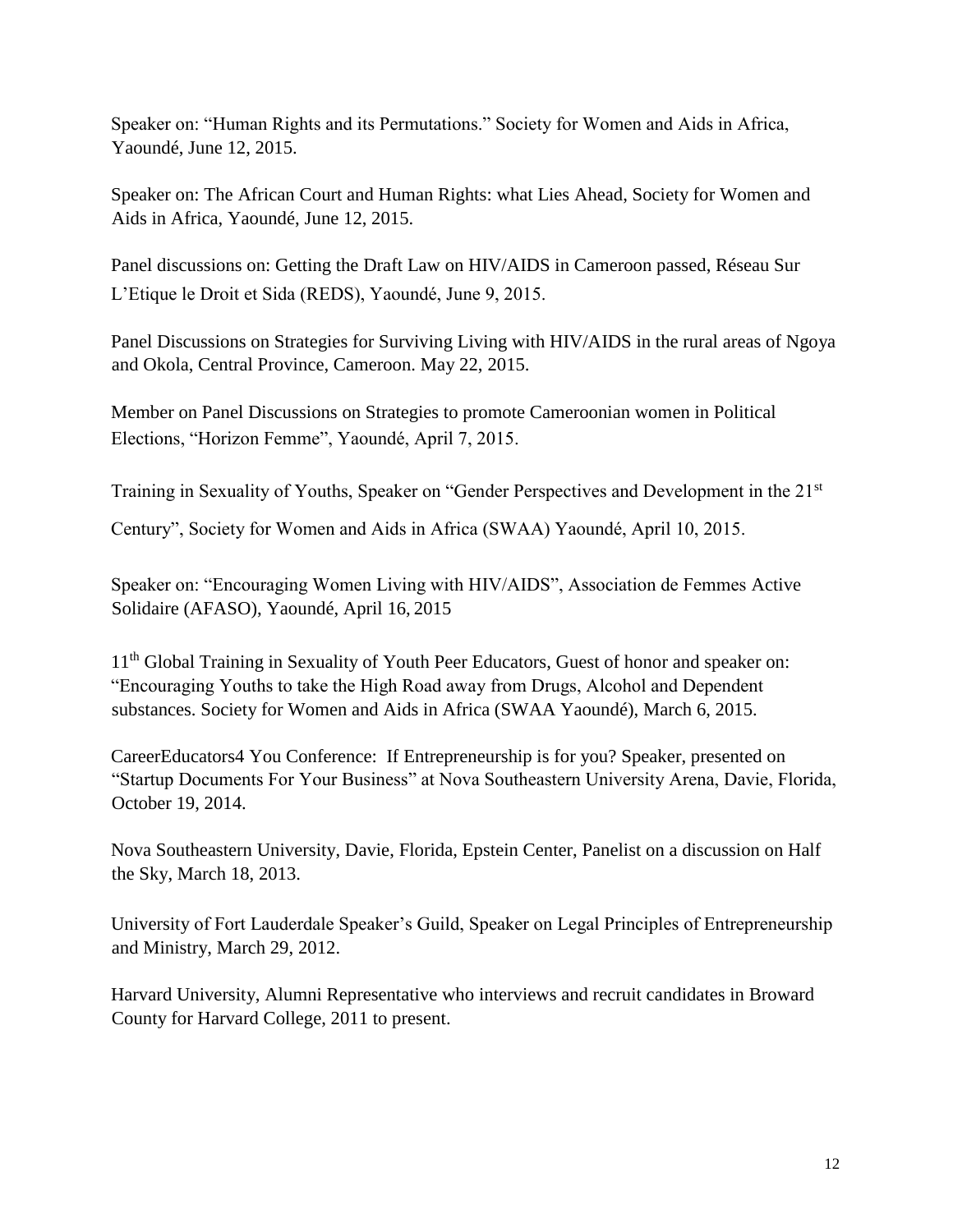Total Working Women Convention, Speaker on: Setting up your Own Business: Filing, Paperwork and Important Decisions about Choosing an Entity, Broward County Convention Center (November 12, 2011).

Lifelong Learning Institute, College of Osteopathic Medicine, Nova Southeastern University, Guest Speaker on: Women and HIV/AIDS in Africa: What Progress? (October 6, 2011)

Total Working Women Convention, Speaker on: Starting your own Business Entities at the Broward County Convention Center (May 28, 2011).

Celebrating, Presenting and Graduation of the PACE Girls final visit to NSU-AAUW. Participated in the organization of this final visit and in honoring the PACE girls on their accomplishment during the year. (April 29, 2011).

NSU Faculty Development Committee Speaker Series: The Dynamic Trio: presented on the topic "Unlocking the Doors for African Women" (April 27, 2011).

NSU Program Review—one of 5 faculty members who reviewed the PH. D Physical Therapy Program at NSU, with recommendations to the University. (2010-2011).

Barry University's Human's Right Radio Station (WBRY): one of four women from NSU American Association of University Women (AAUW) interviewed about issues affecting women today, and pay equity, Miami, Florida (April 25, 2011).

Southeast/Southwest and Midwest People of Color Legal Scholarship Conference, Florida, March 31 to April 3, 2011. I was a committee member for the student writing competition; read several articles and selected three winning articles for the student writing competition March 31 to April 3, 2011.

Guest speaker at the International Law Student Association (ILSA) Speaker Event, presented on: "International Business: The Challenges of doing business Internationally in a Globalized World, "Shepard Broad Law Center of Nova Southeastern University, Davie, Florida, March 28, 2011. 6<sup>th</sup> Annual International Conference on Contracts, Stetson University College of Law Gulfport, Florida, Panel moderator on New Issues in Contracts Law, (February 18-19, 2011).

Total Working Women's Weekend, H. Wayne Huizenga School of Business and Entrepreneurship of Nova Southeastern University. Speaker on: Build your own Business Entities (November 6-7, 2010).

Shepard Broad Law Center of Nova Southeastern University, September 24 & 25, 2010, Symposium on Human Trafficking: A conundrum in the 21<sup>st</sup> Century? Faculty organizer of symposium, and presenter on: The African Perspective of Human Trafficking.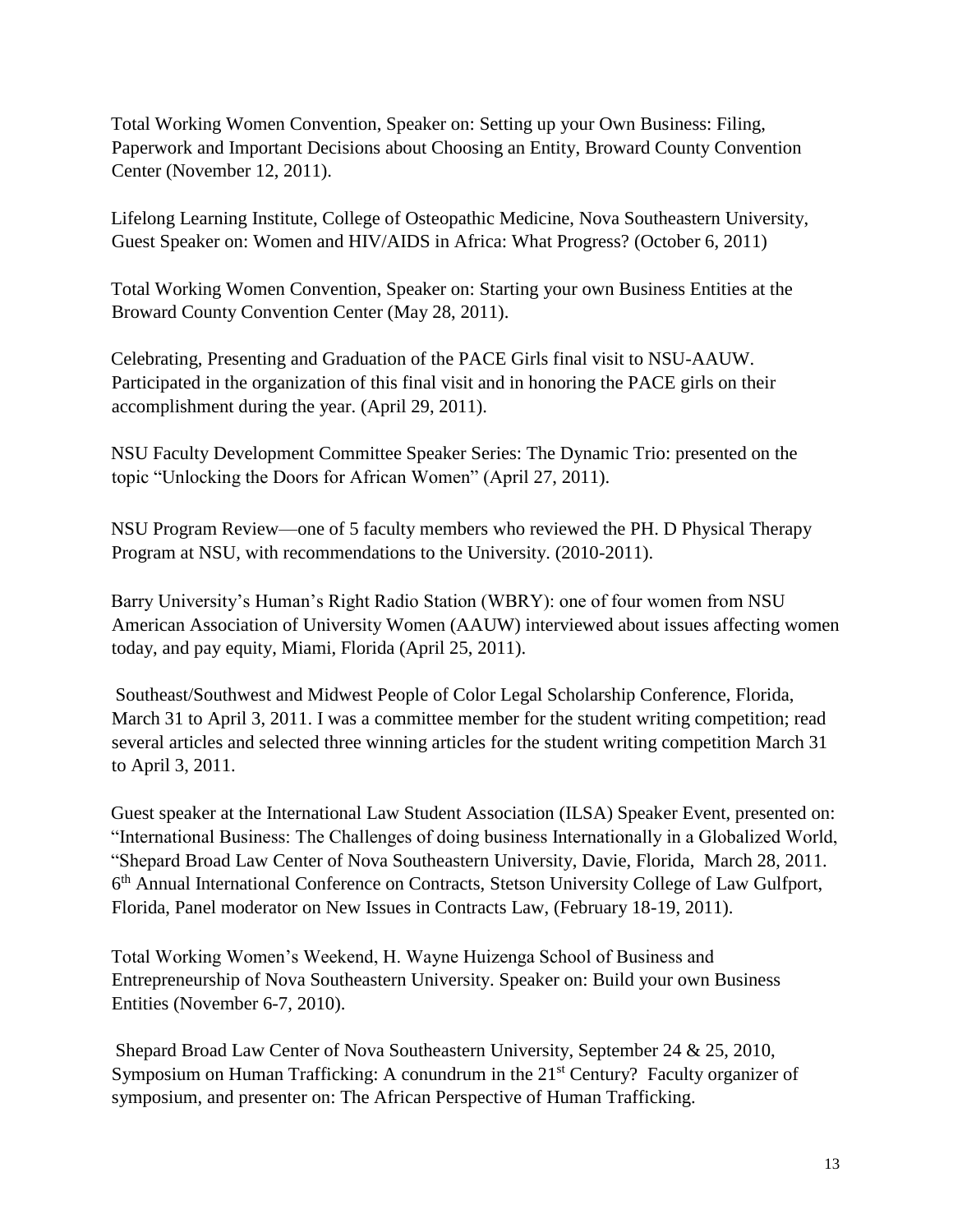The Third National People of Color Legal Scholarship Conference: commentator on the presentation on "Stepping Forward to Truth-en the Marketplace of Ideas about Race," Seton Hall, New Jersey, September10, 2010.

Graduation Speaker at TOT'S Town School, Oakland Park, Florida, June 11, 2010.

Panelists on NSU's panel discussion on the significance of President Obama's trip to Ghana, presidential politics, and Ghana's rich history and culture (June 26, 2009).

Spotlighted on the Nova Southeastern University website for "Championing the Cause of African Women", June 2009 to 2010, Available at http://www.nova.edu/spotlights/florenceshuacquaye.html.

President's Faculty Research & Development Grant (FRGP –FY2010), March 2009: Reviewed five grant applications for the president's grant with recommendations.

College of Osteopathic Medicine, Nova Southeastern University, Health Law Lecture, March 16 and 23, 2009: presentation: "Choosing a Business Structure for your Medical Practice".

Florida Association of Female Lawyers (FAWL), Shepard Broad Law Center, February 5, 2009: . presentation: "HIV/AIDS in Africa: Why should Particular Attention be paid to Women?".

Books & Books, Coral Gables, Florida, September 30, 2008: presentation on: Fighting against HIV/AIDS in Africa: Why Should Particular Attention be Paid to Women?"; also signed copies of my book: "Women, the Law and HIV/AIDS: A Conundrum for the Legislature in Africa?".

Society for Women and AIDS in Africa, Yaoundé, Cameroon, Workshop on Data Collection and Monitoring & Evaluation in HIV/AIDS, July 25, 2008: Presentation on the topic: "The Legal Perspectives of HIV/AIDS in Africa".

Southeast/Southwest People of Color Legal Scholarship Conference 2008, North Carolina, April 10-13, 2008: Presented work in progress on the United Nations Convention on the Elimination of all Forms of Discrimination against Women (CEDAW) and its Role in HIV/AIDS Prevention in Africa.

One of 3 curators for the Nova Southeastern University African Presence Fifth Annual Art Exhibition: A Continent of Cultural Treasures, February 7, 2008.

-Featured in the Miami Herald Newspaper on: "The NSU African Art Exhibit," February 8, 2008.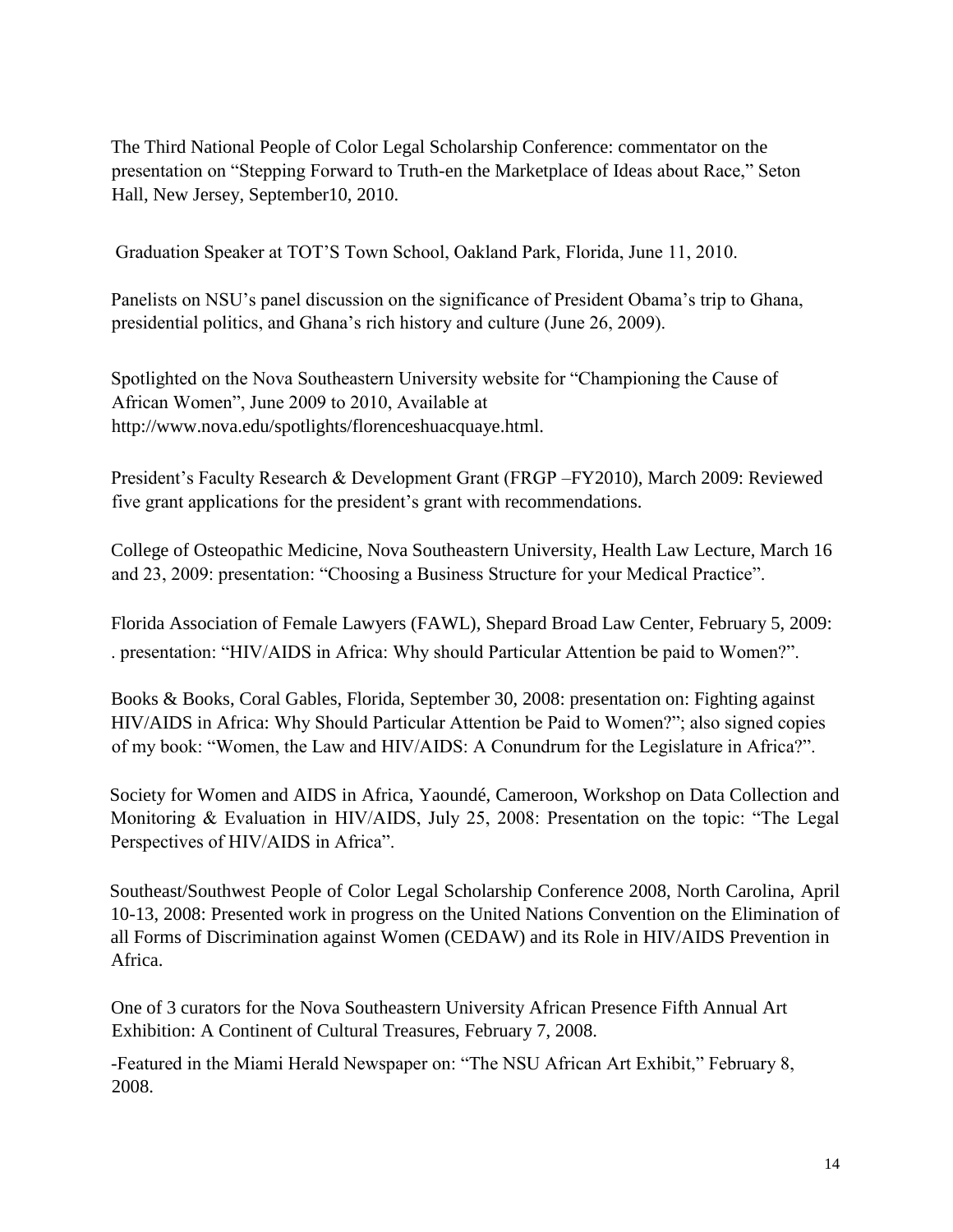Speaker at the Lower School of Nova Southeastern University on the Continent of Africa, January 24, 2008.

Nova Southeastern University Law School, Faculty Development, April 10, 2007: Presentation to the faculty: "The Law and HIV/AIDS in Africa—The Vulnerabilities of the African Woman".

Participated in the Law school's first Professionalism Workshop series for the incoming 2007 class. Led a panel discussion on ethical dilemmas.

One of 10 people nominated from Nova Southeastern University and included in "Who's Who in Black South Florida", February 2007.

Spoke at a Community School Church (Ecole des Disciples) in a speech entitled, "What Happens when you are in Between Blessings?" Yaoundé, December 17, 2006.

Featured in the Horizon, a Nova Southeastern University Magazine, in an article entitled,

"Championing the Cause of African Women", November 2006.

SWAA General Assembly Meeting, Yaoundé, Cameroon, December 18-22, 2006. Reported to the General Assembly on what I had accomplished while working with SWAA during my Sabbatical.

Conference on the "Avant Projet de Loi 1 & 11 du Cameroon" on HIV/AIDS, organized by the Réseau sur l'Ethique, le Droit et le Sida (REDS), an NGO principally concerned with Ethics, the Law and HIV in Cameroon, Mbalmayo, Cameroon, November 21-25: On behalf of SWAA, reviewed and prepared the comments and recommendations on the proposed law that was the subject of the conference.

Radio Interview, November 16, 2006: Was interviewed and received questions from the public (for 60 minutes) about the advancement of women on the program: "Tant Qu'il Y Aura Des Femmes".

Taskforce Meeting on refining the Proposed Model Law on HIV/AIDS for West and Central Africa, November 15 & 17 2006. Member of taskforce to review and refine the Recommendations initially made at the September 29-30 Workshop on the Proposed Model Law for West and Central Africa. Reviewed and refined the proposed law for submission to Parliament. My drafted portion of the law on Willful Transmission of HIV was accepted and approved by the taskforce without modification.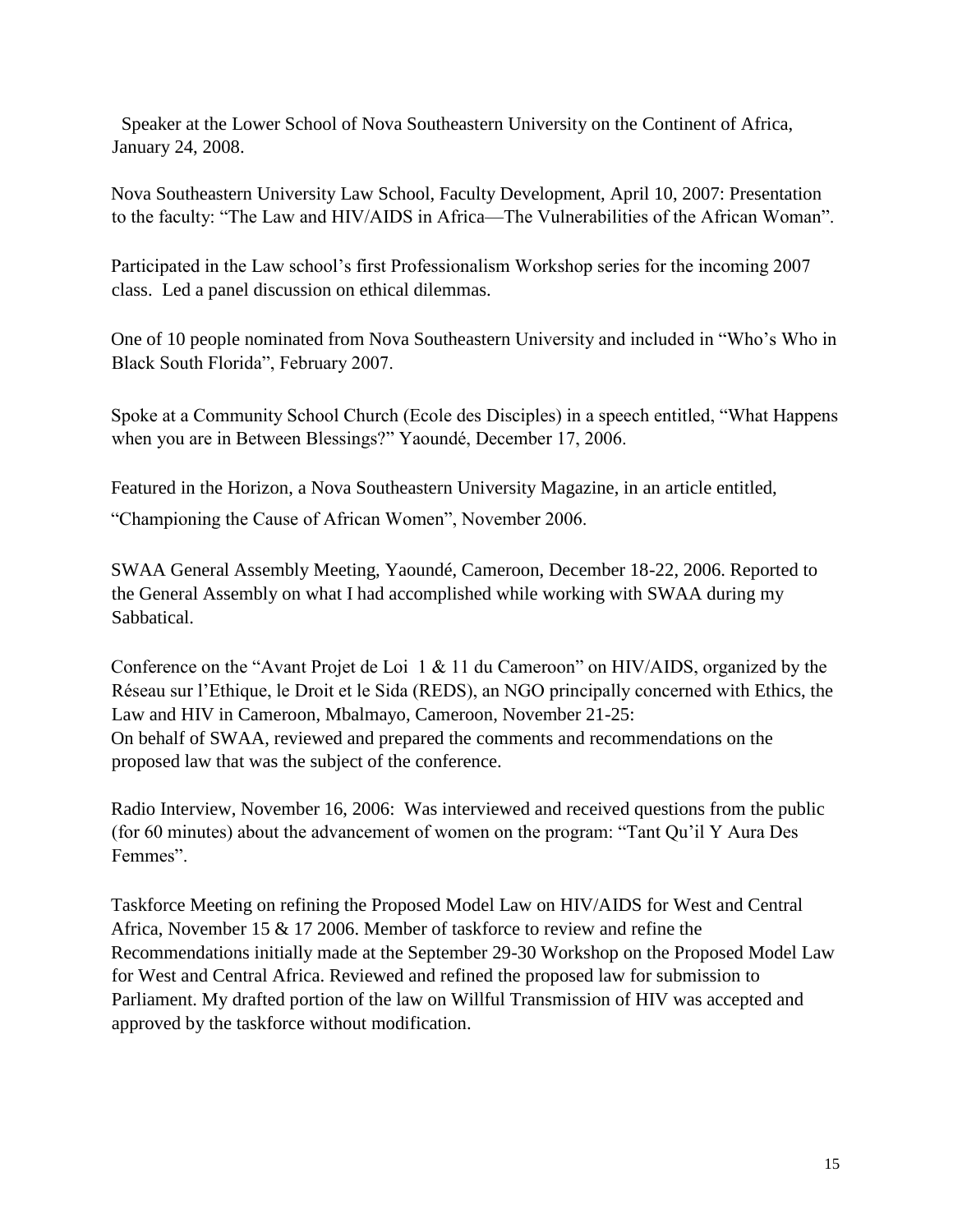"Conference et Exchange sur Formation en Genre et Developpement: Fondements, Enjeux et Défis", 'Yaoundé, November 7, 2006. Participated in the exchange of ideas as a representative of SWAA, Cameroon.

Awareness & Sensitization Training on the problem of the implementation of the United Nations Convention on The Elimination of all Forms of Discrimination Against Women (CEDAW) and its role in the improvement of the socio-legal status of Cameroonian women, organized by the Institute of Training & Cooperation for Development (IFCD), Yaoundé, October 25-26, 2006. Participated at this exchange forum as a representative of SWAA, Cameroon.

-Contributed to the discussion and recommendations on the implementation of articles 4, 5 & 14 of CEDAW in Cameroon.

-Interviewed about the workshop for Cameroon Television News.

Radio Interview: Interviewed for half an hour about the advancement of women on the program: "Tant Qu'il Aura Des Femmes" (So Long as we Have Women), which aired on Radio FM 94.5 on October 19, 2006, and November 10, 2006.

Workshop on Women's Organizations on Gender Responsive Budgeting, organized by Human Rights Focus on Women and Youths (HRF) in partnership with the United Nations Development Fund for Women (UNIFEM-Cameroon), Yaoundé, October 10-11, 2006: Participated in the training sessions and discussions as a representative of SWAA, Cameroon. Served as one of 2 reporters for the meeting.

SWAA for Youths Radio Interview, Yaoundé, Cameroon, October 4, 2006: Interviewed on the topic of "Fiancées," which aired on a program designed for Youths.

Workshop on Reflecting and Reviewing Proposed Model Law on STI/HIV/AIDS, Society for Women with AIDS (SWAA), Yaoundé, Cameroon, September 29-30, 2006: Member of a selected group of persons from different professional backgrounds in society, chosen to review and refine a proposed Model Law on HIV/AIDS for West and Central Africa, promulgated in N'Djamena, Chad in 2004.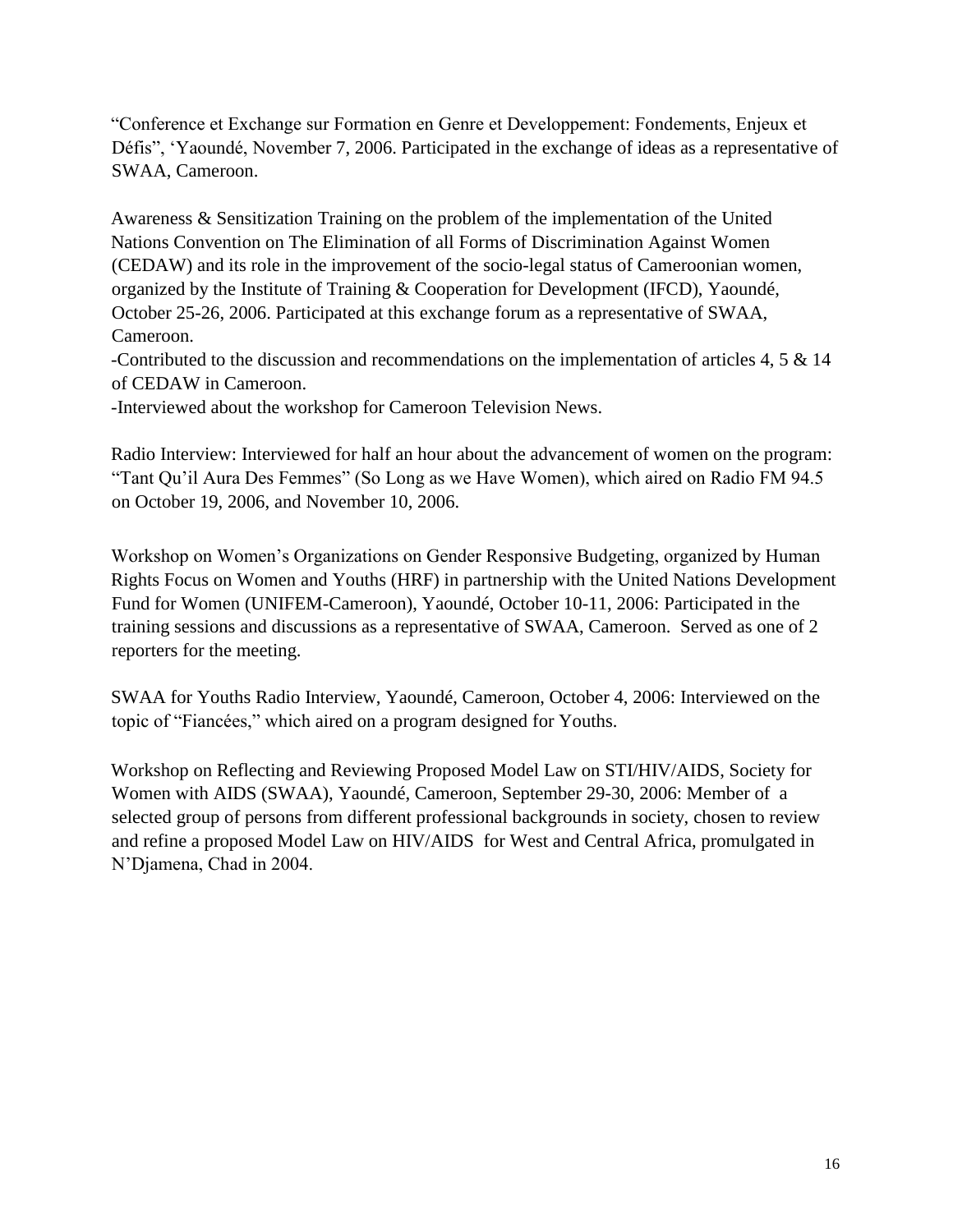Participated in the panel discussions and was assigned the responsibility of redrafting the proposed law on discrimination against persons living with HIV/AIDS and on the voluntary transmission on HIV/AIDS.

-

-Appointed to a taskforce responsible for refining and implementing all the recommended changes made at the workshop.

Young Scholars Workshop of the South Eastern Association of Law Schools' Conference, July 2006, Palm Beach, Florida: participated as a mentor to a junior faculty member's scholarship and presentation.

Second National People of Color Legal Scholarship Conference in Washington, DC, October 2004: Served as a commentator for two panels at this Conference: (1) Africa in Transition; and (2) Should the United States Ratify the U.N. Convention on the Rights of the Child?

Association for American Law Schools (AALS) Conference, January 2004, Atlanta Georgia: participated in several discussions with the presenters.

Association for American Law Schools (AALS) Conference, January 2003, Washington D.C.: participated in several discussions with the presenters.

Nova Southeastern University Law School, Faculty Development, April 10, 2004: Presented work in progress on "Smith V. Van Gorkem: Revisited in Light of the Sarbanes Oxley Act of 2002".

Young Scholars Workshop of the South Eastern Association of Law Schools' Conference, July 2003, Amelia Island: Presented a working draft of my article entitled, "The Legal Implications of Living with HIV/AIDS in a Developing Country: The African Dilemma". An excerpt of this article was published in the Association for American Law Schools (AALS) Newsletter of October 2002. The full article is published in the Syracuse Journal of International Law and Commerce.

Nova Southeastern University Law School, Faculty Development, October 2002: Presented draft article on "The Taxonomy of Directors' Fiduciary Duty of Care: United States and Cameroon".

Harvard Law School International Leadership caucus on the Harvard Law School Strategic Plan on Internationalization at Harvard Law School, April 2002.

Participated in a table discussion, the focus of which was internationalization designed to shape the school's academic programs for the next 10-20 years.

# **SERVICE SHEPARD BROAD COLLEGE OF LAW**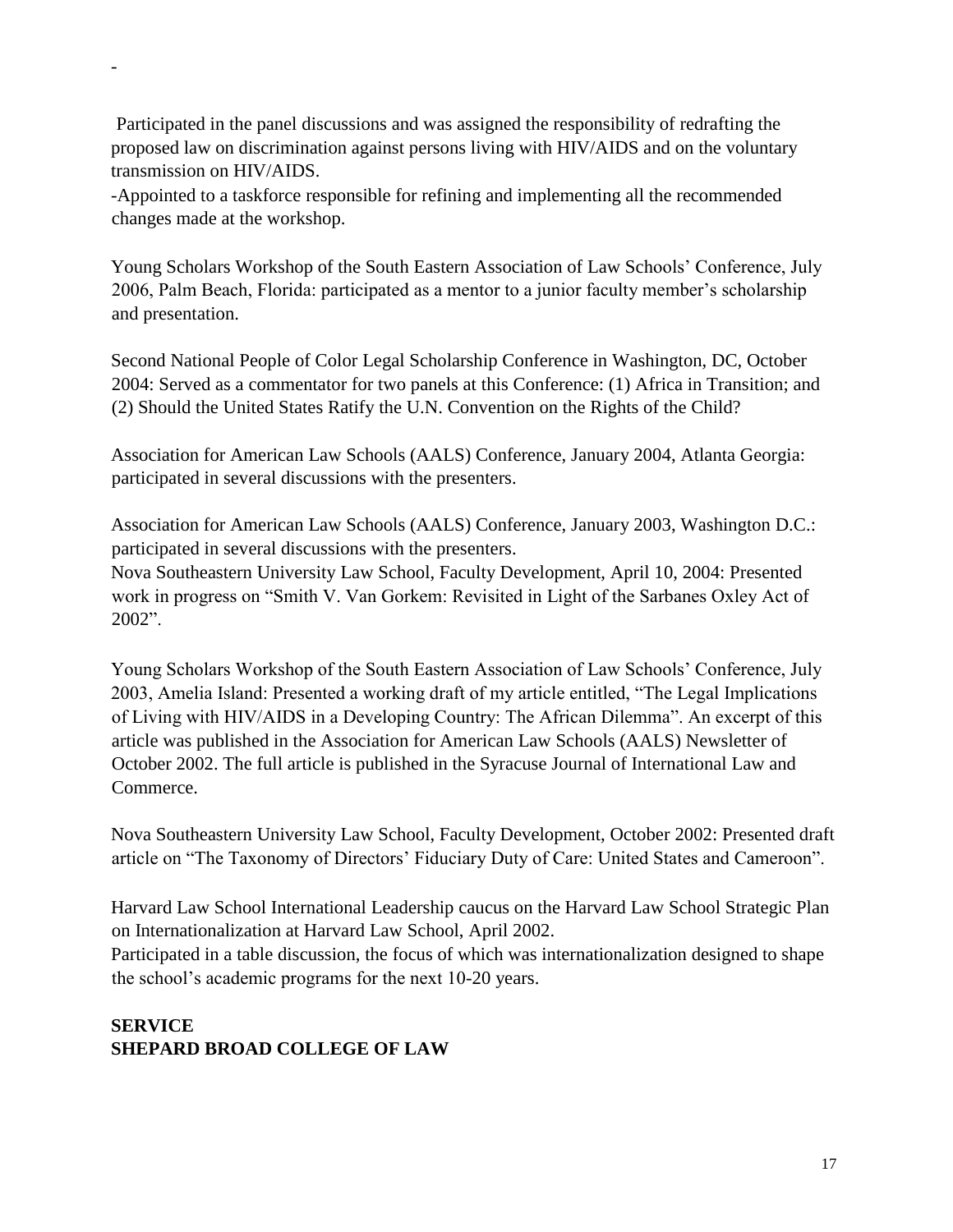1. Committees

- -Student Services Committee 2019-2020
- -Adjunct Committee 2018-1019
- -Committee on Retention, Promotion & Tenure 2017-2018
- -Committee on Retention, Promotion & Tenure 2016-2017 (Co Chair).
- Academic Discipline Board Committee 2015-2016
- Faculty Development Committee 2014-2015
- Governance Committee 2013-2014.
- Committee on Retention, Promotion and Tenure 2010-2012.
- Governance Committee 2009-2010.
- Recruitment Committee 2005-2008
- Governance Committee 2003 –2004, 2004-2005.
- -Curriculum Committee 2000-2003.
- 2. Moot Court

Judged and/or coached the following competitions:

-Frederick Douglas Moot Court Competition (2000).

-The First Year Moot Court Competition (2001-2002).

-The 2002 Philip C. Jessup International Moot Court Competition. -The Jessup

2002 Southeast Regional Competition.

-The 2003 Philip C. Jessup International Moot Court Competition.

-The National BLSA Fredrick Douglas Moot Court Competition (2003).

-Advisor to the NSU International Moot Court Team (2003).

-Entertainment Law Competition (2003).

-Faculty Advisor/Instructor & Coach to the NSU Philip Jessup International Moot Court Team (2003-2007).

-Faculty Advisor/Creator/ Instructor & Coach to the Law Center's first Vis International

Commercial Arbitration Moot Court competition team (2005-present).

-Faculty Advisor to the NSU Christian Legal Society Fellowship (CLSF), 2009-present.

-Benched the Jessup International Moot Court team, February 2008.

-Benched the Emory Moot Court Team, September 2009. -Judged

the first year Feinrider Competition, April 2010.

-Benched the Tang Moot Court Competition, November 2010

-Participated in the mentoring of PACE girls over course of the fall semester, 2010 -Judged the Feinrider First Year Competition, April 2011

**-** Benched the ABA Appellate Advocacy Moot Court Competition, February 2012

-Judged the Feinrider First Year Competition, April 2012 -

Judged the Upper Class Feinrider Competition, October 2013 –

Judged the IL Mandatory Oral Arguments, April 2016.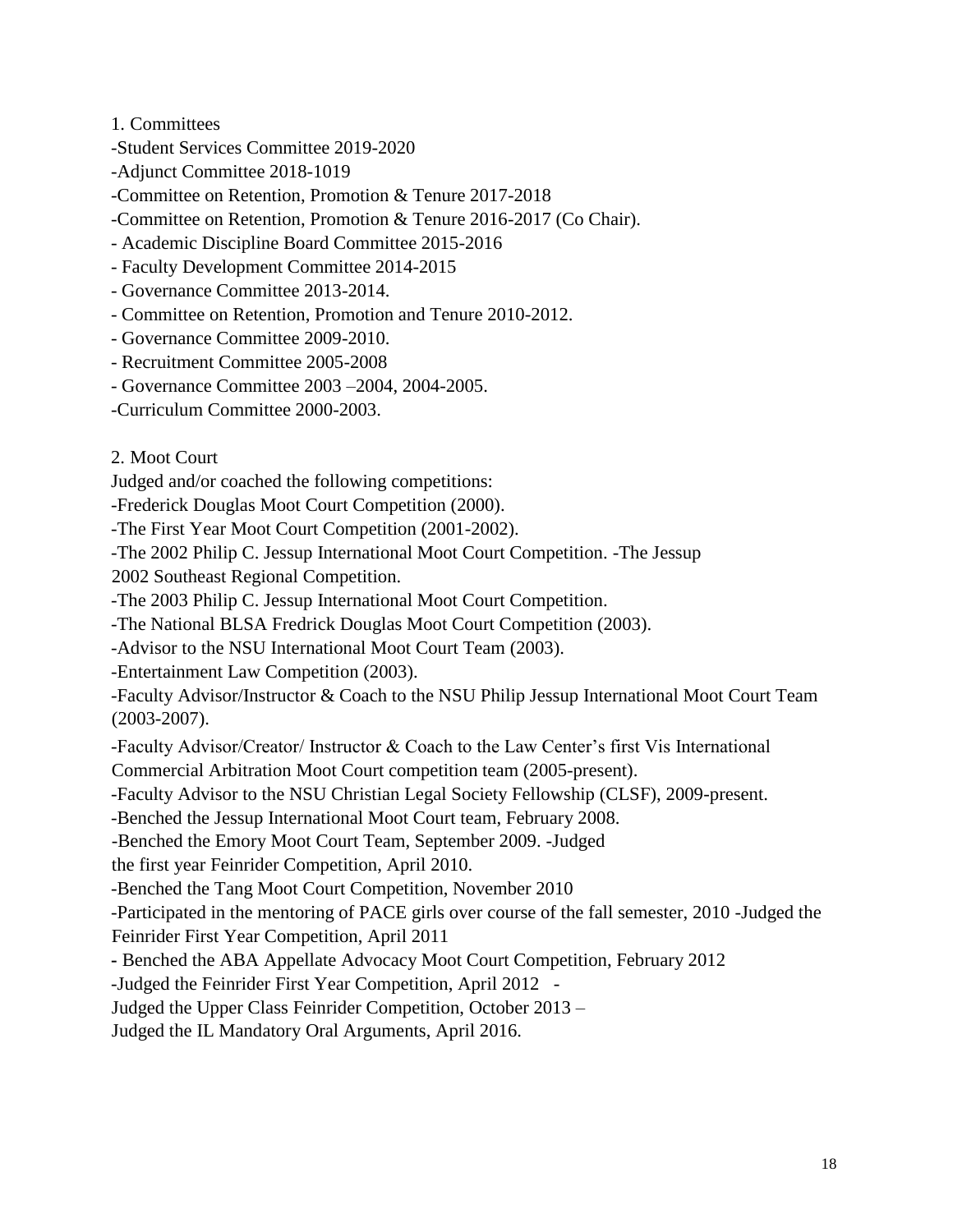-Benched the National Health Law Moot Court team, October 2017 - Benched the Jessup International Moot Court Team, January 2018.

-Benched the Domenick L. Gabrielli National Family Law Moot Court Competition team, February 2018

Benched the National Health Law Moot Court Competition team, October 18, 2018. Benched the 2019 Philip C. Jessup International Law Moot Court Competition team in preparation for the competition.

-Judged the National Health Law Transactional Competition Team Practice in preparation for the competition May 2019.

-Judged the 2020 Philip C. Jessup International Law Moot Court Competition team in preparation for the competition, February 2020.

## **RECENT COMMUNITY SERVICES**

-

**-**Church Beautification Day, November 9, 2019 in Sunrise, Florida, participated in the day's annual cleaning of the church premises, inside and outside facility.

-Faith Center Ministries Women's Conference, entertained the audience on African art and culture (fashion show), Signature Grand, Davie, March 16, 2019.

-Netlife 4 Families, Fort Laudedale, FL, participated in an all morning assistance in arranging and organizing donated items to NetLife for distribution to the needy and homeless in the community, October 21, 2017.

-Participated with my Stanford Law School Alumni on a Saturday morning with Feeding South Florida by sorting and arranging foods for distribution, April 2017.

--Participated in feeding the homeless with the Christian Legal Society (CLS) and the Black Law Student Association (BLSA) in downtown Fort Lauderdale, 2016.

#### **ORGANIZATIONS**

-Member, Global Knowledge of the Lynn Warrick Institute, Florida, 2014 to present.

**-** Member of the Research Group on Corporate Governance ("Grup de Recerca sobre Govern Corporatiu de l'Empresa"), an international and multidisciplinary Research Group of fifteen Law Professors from eight Spanish and international universities (2005-2012).

-Board Member: The International Advisory Board of Global Network for Good Governance ("GNGG").

-Board Member: The Inter-American Center for Human Rights at NSU's Shepard Broad College of Law, 2003 to 2016 (an organization that is committed to furthering the civil and human rights of diverse communities and people in South Florida).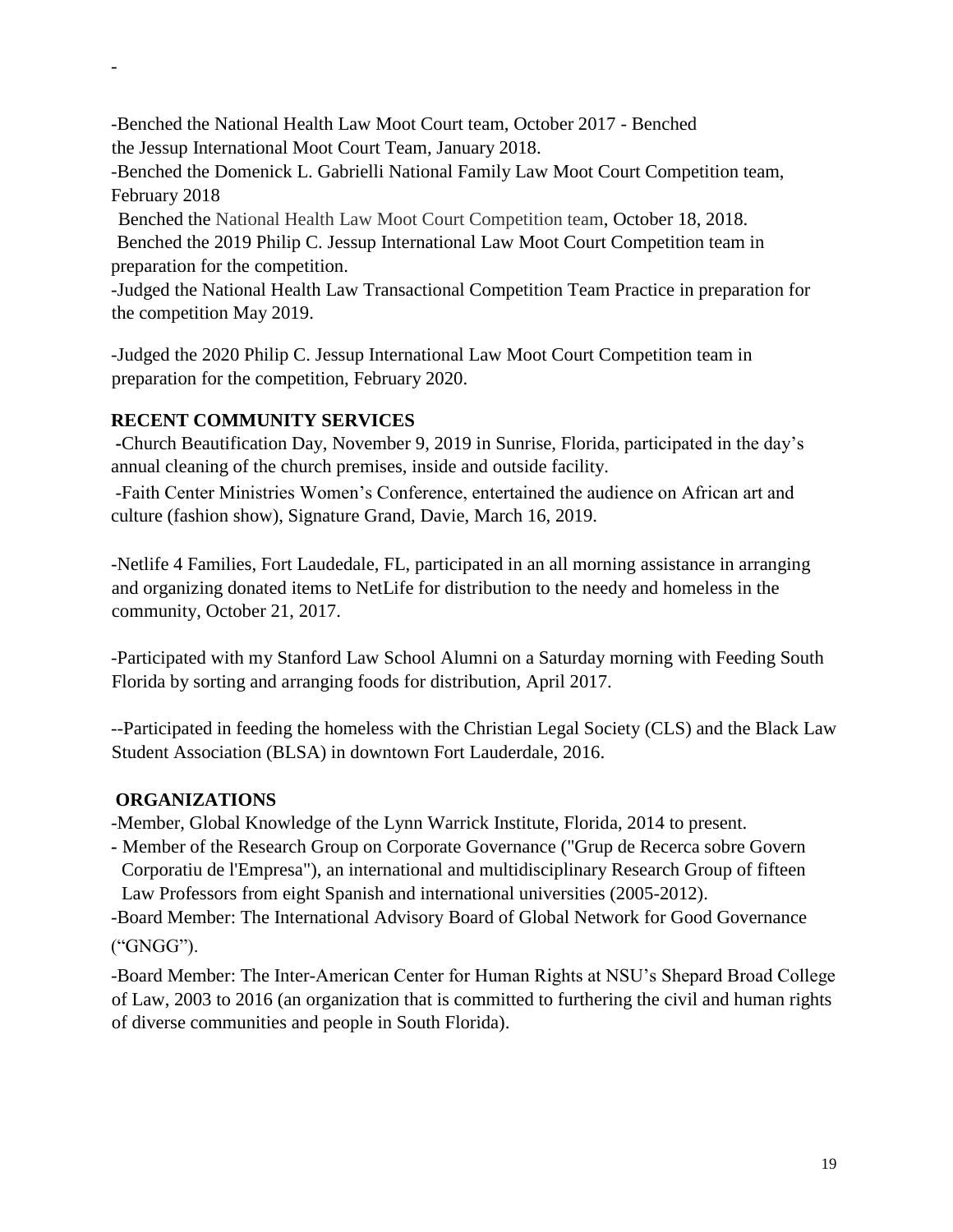-Board Member and Chairlady of Personnel Board: Community Hope Center of Fort Lauderdale, Florida (2005-2009) (an organization that reached out in serving the community in children's education, homelessness, ex-convicts' rehabilitation and much more.

Advisory Board Member: International Law School Association at Nova (ILSA).

-Member: Business and International Law Divisions of the American Bar Association.

Committee Member: Corporate Governance Committee and the International Developments in Corporate Governance Committee (2008).

Committee Member: The Middle Market & Small Business Committee of the ABA Business Law section (2009).

- Member: Business, International, Commercial and African law Divisions of the American Association of Law schools (AALS).

-International Editorial Advisory Board Member: Botswana Institute of Administration and Commerce (BIAC) Journal of Business, Management and Training.

- Member: Society for Women and AIDS in Africa (SWAA).

-Affiliate Member: Florida Bar, June 2007 -2015.

- Faculty Council Member of the International Law Section of the Florida Bar (2008-2009).

-Member, American Association of University Women (AAUW), 2009 -present.

Participated in the mentoring of PACE girls over the course of the fall semester, 2010 & 2011 -ABA Section of International Law, 2013 fall meeting Planning Committee Member

#### **AWARDS & HONORS**

-Nominated for Professor of the Year for the Annual Student Life Achievement Awards (STUEY), January 2020.

-Awarded a certificate of appreciation for outstanding dedication and commitment to the Ex Saker Students Association (ExSSA USA), August 2017.

-Recognized as a Phenomenal Woman at the African Presence 2016 Celebration, Nova Southeastern University, Florida, February 2016.

**-**Nominated for the Nova Southeastern University President's Distinguished Professor in Community Engagement Award 2015.

**-**Nominated and Selected by Legacy South Florida magazine for an Award as one of "South Florida's top Black Educators." August/September 2015. Recognized in the Sun Sentinel newspaper of September 4, 2015.

**-** Award from SWAA, Cameroon, in recognition of my services and commitment towards the

-Society for Women and Aids in Africa (SWAA) and the women's community, June 12, 2015. - -Distinguished Professor Award by the Federation of African Student Leaders Organization (FASL) for outstanding demonstration of leadership to students, September 2012. -Nomination for the 2011 Academic Who's Who!

-Recognized in the Florida International University (FIU) Women's Studies Center "Women of